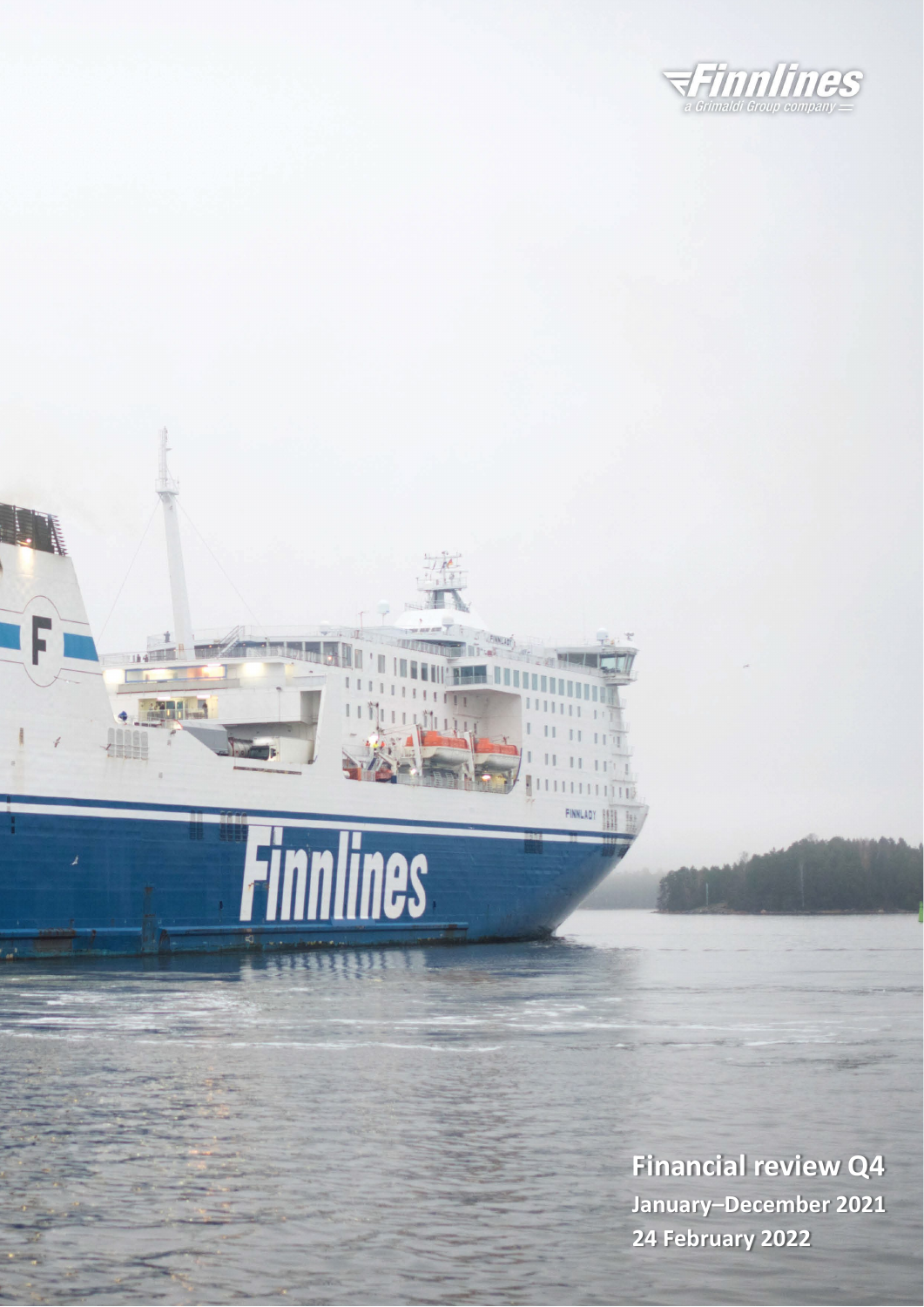## **FINNLINES' REVENUES INCREASED AND RESULT IMPROVED IN 2021**

## **JANUARY–DECEMBER 2021**

- Revenue EUR 579.9 (484.0 in 2020) million, increase 20%
- Result before interest, taxes, depreciation and amortization (EBITDA) EUR 160.3 (140.8) million, increase 14%
- Result for the reporting period EUR 74.7 (69.7) million, increase 7%
- Interest bearing debt increased by EUR 18.7 million and was EUR 350.4 (331.7) million at the end of the period

## **OCTOBER–DECEMBER 2021**

- Revenue EUR 154.0 (120.9) million, increase 27%
- Result before interest, taxes, depreciation and amortization (EBITDA) EUR 39.1 (33.6) million, increase 16%
- Result for the reporting period EUR 5.7 (15.6) million, decrease 63%

## **KEY FIGURES**

| <b>MEUR</b>                                                              | $1 - 1222021$ | 1-12 2020 | 10-12 2021 | 10-12 2020 |
|--------------------------------------------------------------------------|---------------|-----------|------------|------------|
| Revenue                                                                  | 579.9         | 484.0     | 154.0      | 120.9      |
| Result before interest, taxes, depreciation and<br>amortisation (EBITDA) | 160.3         | 140.8     | 39.1       | 33.6       |
| Result before interest and taxes (EBIT)                                  | 78.2          | 76.2      | 5.7        | 17.5       |
| % of revenue                                                             | 13.5          | 15.7      | 3.7        | 14.5       |
| Result for the reporting period                                          | 74.7          | 69.7      | 5.7        | 15.6       |
| Stakeholders' equity/share, EUR                                          | 14.84         | 14.07     | 14.84      | 14.07      |
| Equity ratio, %                                                          | 60.4          | 60.7      | 60.4       | 60.7       |
| Net debt/EBITDA                                                          | 2.2           | 2.3       | 2.2        | 2.3        |
| Interest bearing debt, MEUR                                              | 350.4         | 331.7     | 350.4      | 331.7      |
| Net gearing, %                                                           | 45.6          | 45.5      | 45.6       | 45.5       |

## **EMANUELE GRIMALDI, PRESIDENT AND CEO, IN CONJUNCTION WITH THE REVIEW**

"The Finnlines Group recorded revenue totalling EUR 579.9 (484.0) million in the reporting period, an increase of 20% compared to the same period in the previous year. Shipping and Sea Transport Services generated revenue amounting to EUR 555.3 (461.8) million, of which passenger related revenue was EUR 47.8 (39.0) million. The revenue of Port Operations was EUR 47.0 (42.8) million. Cargo volumes are clearly above the 2020 level, and the number of passengers also increased compared to 2020. Revenue of Port Operations also increased due to the growth of cargo.

Cash flow was good and result before interest, taxes, depreciation and amortisation (EBITDA) was EUR 160.3 (140.8) million, an increase of 14%. The result for the reporting period was EUR 74.7 (69.7).

We are proud to announce that 2021 was a good year for Finnlines. We served European industries, transported goods and passengers without any public Covid-related subsidies. Positive cargo development continued during the fourth quarter when cargo volumes increased nearly on all routes. The automotive industry suffered to some extent from shortage of the global semiconductor components. When travel restrictions were gradually eased, recreational travel recovered although passenger numbers remained far below the normal level.

Finnlines continues its EUR 0.5 billion Green Investment Programme in order to reduce its greenhouse gas emissions in its fleet according to targets and beyond set by IMO and EU. The EU Commission has also proposed to include maritime transport in the emissions trading system and EU will set a maximum limit on the greenhouse gas content of energy used by ships. In addition the EU Taxonomy Regulation is under preparation to classify all investments based on how "green" they are and also setting indicators for each industrial sector to introduce a defined criteria. The International Chamber of Shipping has put forward carbon tax system in autumn 2021 to support zero-emission development in the shipping sector.

The construction of three hybrid ro-ro vessels and two eco-efficient ro-pax vessels has progressed well. A series of the new "Eco-ships", many of which already operate in the parent company's, in Grimaldi Group's, traffic, have proved to be excellent carriers with more capacity for cargo but lower energy consumption than vessels of the previous generation. The vessels are all hybrid and state-of-the-art vessels from the environmental point of view. Moreover, with past investments made in the fleet as well as all the actions in improving efficiency, productivity and financial performance, we can state, that Finnlines is a future-ready company with its diversified fleet to serve its customers and well-placed to compete with its green strategy."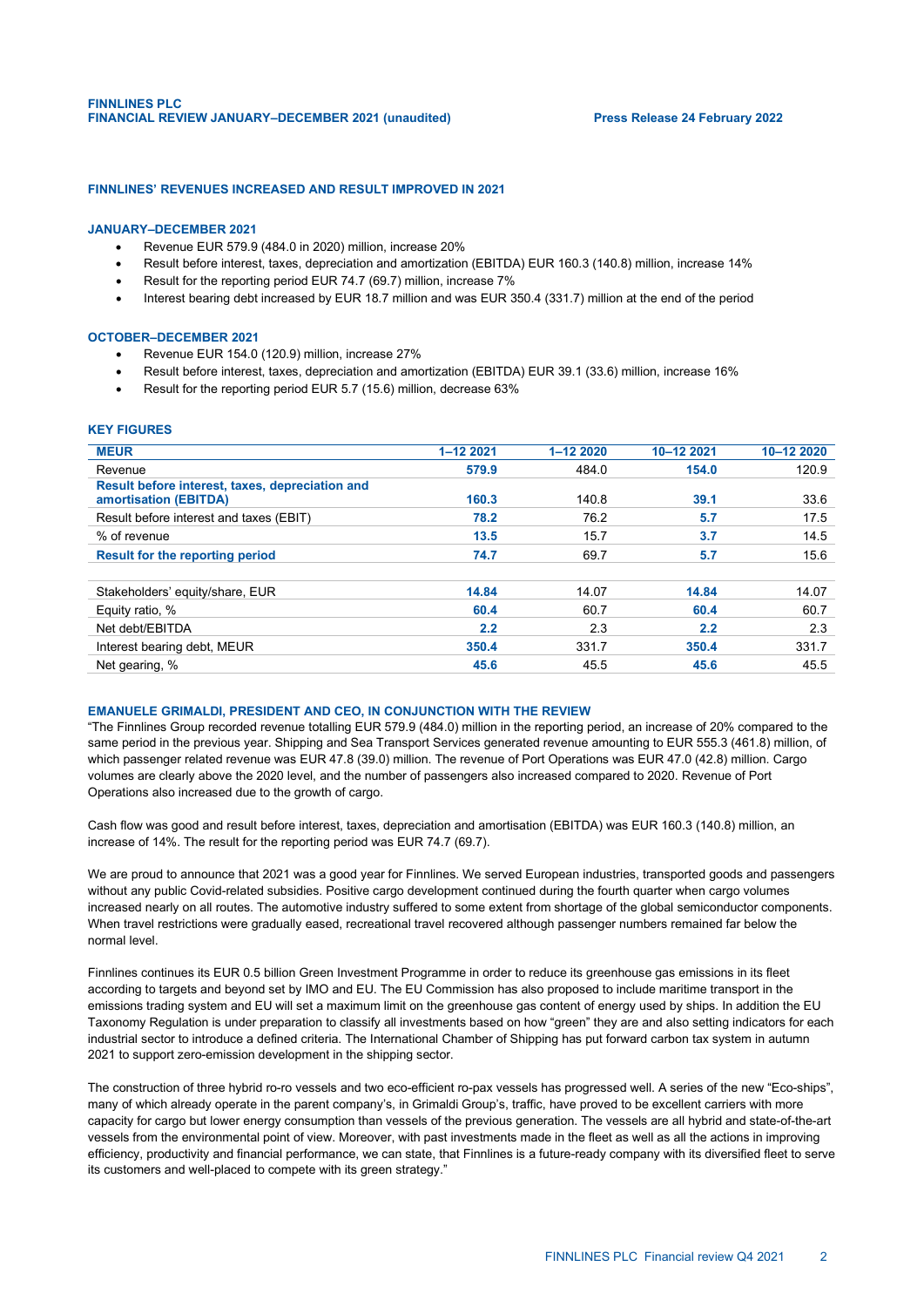## **FINNLINES PLC, FINANCIAL REVIEW JANUARY–DECEMBER 2021 (unaudited)**

## **FINNLINES' BUSINESS**

Finnlines is a leading shipping operator of ro-ro and passenger services in the Baltic Sea, the North Sea and the Bay of Biscay. The Company's passenger-freight vessels offer services from Finland to Germany and via the Åland Islands to Sweden, as well as from Sweden to Germany. Finnlines' ro-ro vessels operate in the Baltic Sea, the North Sea and the Bay of Biscay. The Company has subsidiaries and sales offices in Germany, Belgium, Great Britain, Sweden, Denmark and Poland. In addition to sea transportation, the Company provides port services in Helsinki and Turku.

As an agent for Grimaldi Lines and Atlantic Container Line (ACL) in Finland and Russia, Finnlines connects Helsinki, St. Petersburg and Paldiski with the Grimaldi Group network in the Mediterranean, West Africa, as well as the Atlantic coast of both North and South America.

#### **GROUP STRUCTURE**

Finnlines Plc is a Finnish public limited company, which operates under Finnish jurisdiction and legislation. At the end of the reporting period, the Group consisted of the parent company and 20 subsidiaries. In April 2021, Finnlines acquired the shares of real estate limited liability company Vuosaaren Porttikeskus, whose ownership at Vuosaari includes Gatehouse, Hansaterminal and P8- Porttikeskus parking house. Finnlines Group is headquartered in the Gatehouse.

Finnlines Plc is fully owned by the Grimaldi Group, which is one of the world's largest operators of ro-ro vessels and the largest operator of the Motorways of the Sea in Europe for both passengers and freight. The Grimaldi Group, headquartered in Naples, operates a fleet of more than 130 vessels and employs over 15,000 people. It serves over 140 ports in 50 countries in the Mediterranean Sea, North Europe, West Africa, North and South America. The Grimaldi Group comprises seven shipping companies, including Finnlines, Atlantic Container Line (ACL), Malta Motorways of the Sea (MMS) and Minoan Lines.

#### **GENERAL MARKET DEVELOPMENT**

Finnlines' main operating area connects trade partners around the Baltic Sea. Based on the OECD Eurostat, the change of Gross Domestic Product in EU area increased by 3.9% during the third quarter of 2021 in comparison with the same period in 2020. Compared with the second quarter of 2021, the reported GDP in Germany increased by 1.8% in the third quarter of 2021, while in Sweden the corresponding increase was also 1.8%. In Finland GDP increased in the third quarter by 0.9% compared with the previous quarter. (Eurostat 2021.)

Based on the statistics by Statistics Finland for January–December, the Finnish seaborne imports carried in container, lorry and trailer units (measured in tons) increased by 5% and exports increased by 3%. During the same period private and commercial passenger traffic between Finland and Sweden increased by 15%, between Finland and Germany by 15%. (Statistics Finland).

#### **FINNLINES TRAFFIC**

The bareboat chartering of MS Finnclipper ended at the beginning of November and the vessel returned to Finnlines' Malmö– Travemünde traffic in December 2021.

During the fourth quarter, Finnlines operated an average of 22 (19) vessels in its own traffic.

The cargo volumes transported during January–December totaled approximately 785 (723 in 2020) thousand cargo units, 171 (154) thousand cars (not including passengers' cars) and 1,410 (1,107) thousand tons of freight not possible to measure in units. In addition, some 572 (501) thousand private and commercial passengers were transported.

## **FINANCIAL RESULTS**

#### **January–December 2021**

The Finnlines Group recorded revenue totalling EUR 579.9 (484.0) million in the reporting period, an increase of 20% compared to the same period in the previous year. Shipping and Sea Transport Services generated revenue amounting to EUR 555.3 (461.8) million, of which passenger related revenue was EUR 47.8 (39.0) million. The revenue of Port Operations was EUR 47.0 (42.8) million. Cargo volumes are clearly above the 2020 level, and the number of passengers also increased compared to 2020. Revenue of Port Operations also increased due to the growth of cargo. The internal revenue between the segments was EUR 22.3 (20.6) million.

Result before interest, taxes, depreciation and amortisation (EBITDA) was EUR 160.3 (140.8) million, an increase of 14%.

Result before interest and taxes (EBIT) was EUR 78.2 (76.2) million.

As a result of the improved financial position, net financial expenses decreased to EUR -4.4 (-5.6) million. Financial income was EUR 0.2 (0.5) million and financial expenses EUR -4.6 (-6.1) million. Result before taxes (EBT) increased by EUR 3.2 million and was EUR 73.8 (70.6) million. The result for the reporting period was EUR 74.7 (69.7) million.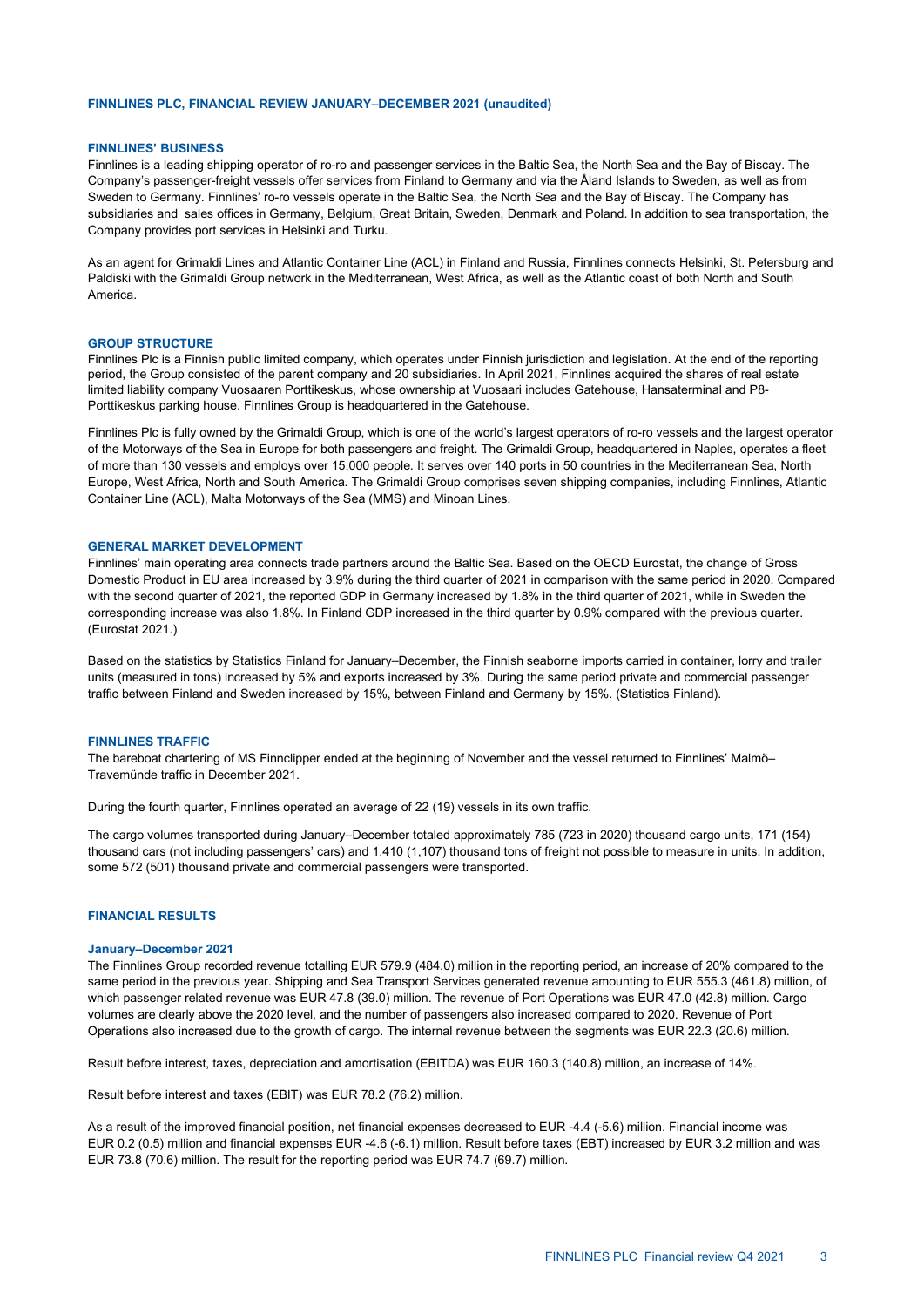#### **October–December 2021**

The Finnlines Group recorded revenue totalling EUR 154.0 (120.9) million. The development of cargo volumes continued strong also in the last quarter of 2021. Passenger business continued to suffer from the effect of Covid-19, although the number of passengers increased compared to last year. Shipping and Sea Transport Services generated revenue amounting to EUR 148.0 (115.4) million and Port Operations EUR 11.5 (10.9) million. The internal revenue between the segments was EUR 5.6 (5.4) million.

Result before interest, taxes, depreciation and amortisation (EBITDA) was EUR 39.1 (33.6) million, an increase of 16%.

Result before interest and taxes (EBIT) was EUR 5.7 (17.5) million. The annual increase of vessel depreciation for fiscal year 2021 (EUR 17.3 million) has been booked as cost on the fourth quarter of 2021.

Net financial expenses were EUR -1.0 (-1.2) million. Financial income was EUR 0.1 (0.1) million and financial expenses totalled EUR -1.1 (-1.3) million. Result before taxes (EBT) decreased by EUR 11.7 million and was EUR 4.6 (16.3) million. The result for October–December was EUR 5.7 (15.6) million.

## **STATEMENT OF FINANCIAL POSITION, FINANCING AND CASH FLOW**

Interest-bearing debt increased by EUR 18.7 million to EUR 350.4 (331.7) million, excluding leasing liabilities of EUR 22.2 (17.7) million. Net interest-bearing debt excluding leasing liabilities at the end of period was EUR 348.5 (329.8) million. Net interest-bearing debt/EBITDA (rolling 12 months) ratio amounted to 2.2 (2.3) and the equity ratio calculated from the balance sheet was 60.4 ( 60.7) %. Net gearing resulted in 45.6 (45.5) %. Covid-19 pandemic has not affected the availability or terms of financing.

The Group's liquidity position is strong and at the end of the period, cash and cash equivalents together with unused committed credit facilities amounted to EUR 212.0 (226.8) million.

Net cash generated from operating activities remained strong and was EUR 146.7 (138.0) million.

## **CAPITAL EXPENDITURE**

The Finnlines Group's gross capital expenditure in the reporting period totalled EUR 110.6 (50.4) million, including tangible and intangible assets. Total depreciation and amortisation amounted to EUR 82.1 (64.6) million. The investments consist of normal replacement expenditure of fixed assets, new cargo handling equipment, dry-dockings, buildings in Vuosaari Harbour and environmental investments prepayments related to green ro-ro and ro-pax newbuildings.

Finnlines has continued to invest in sustainability and environmental technologies. In order to protect the fragile marine environment in the Baltic and the North Sea, the Company has started to install ballast water treatment systems on its vessels. The project will be completed in 2023.

Finnlines' EUR 500 million investment programme, the Newbuilding Programme, continued in China. During 2021, all newbuilds were well under construction. The programme consists of three hybrid ro-ro vessels (Finneco I, II, III) and two eco-efficient ro-pax vessels (Finnsirius and Finncanopus). New vessels will further increase Finnlines' energy efficiency and emission reduction and are a significant step towards an even more sustainable and eco-efficient fleet. Vessel deliveries are scheduled to take place during 2022–2023.

### **PERSONNEL**

The Group employed an average of 1,555 (1,534) persons during the reporting period, consisting of 858 (849) persons at sea and 697 (685) persons on shore. The number of persons employed at the end of the period was 1,619 (1,519) in total, of which 931 (834) at sea and 688 (685) on shore.

The personnel expenses (including social costs) for the reporting period were EUR 89.6 (83.4) million.

## **THE FINNLINES SHARE**

The Company's paid-up and registered share capital on 31 December 2021 totalled EUR 103,006,282. The capital stock consisted of 51,503,141 shares.

Finnlines Plc is fully owned by the Grimaldi Group.

## **RISKS AND RISK MANAGEMENT**

The financial uncertainty caused by the Covid-19 pandemic, which broke out in early 2020, has eased in Finnlines' business environment. Finnlines' management has assessed that the pandemic will not affect the figures reported by the company, except for the reduced passenger business.

Finnlines is exposed to business risks that arise from the capacity of the fleet existing in the market, counterparties, prospects for export and import of goods, and changes in the operating environment. The risk of overcapacity is reduced through scrapping of aging vessels, on the one hand, and the more stringent environmental requirements, on the other. The continuity of operations is ensured by safeguarding critical functions and essential resources. The majority of the Group's non-current assets consists of its fleet. The fleet is always insured to its full value.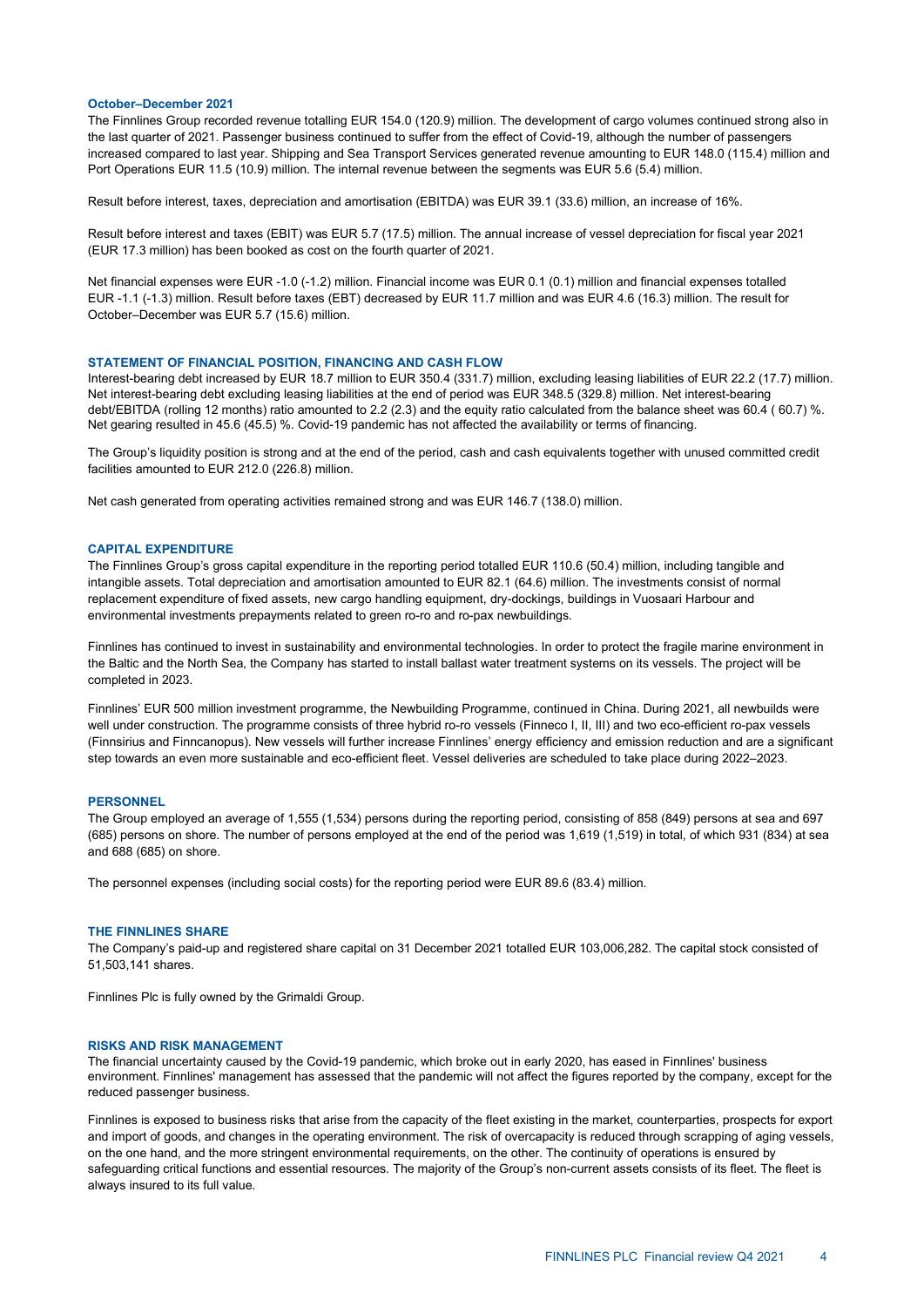Stricter environmental regulations (e.g. NOx, SOx and CO2 emission, wastewater and ballast water regulations) are the risk factors that could affect the Group's business. However, through the constant renewal and development of the fleet, using the latest technology and innovations, Finnlines is very well-positioned to greatly mitigate this risk.

The effect of fluctuations in the foreign trade is reduced by the fact that the Company operates in several geographical areas. This means that slow growth in one country is compensated by faster recovery in another. Finnlines continuously monitors the solidity and payment schedules of its customers and suppliers. Currently, there are no indications of imminent risks related to counterparties but the Company continues to monitor the financial position of its counterparties. Finnlines holds adequate credit lines to maintain liquidity in the current business environment.

Finnlines' cash and unused committed credit facilities amounted to over EUR 200 million and the Company has initiated cost saving plans in April 2020, which both have continued to enable the Company to mitigate the negative effects of Covid-19 pandemic.

## **LEGAL PROCEEDINGS**

Finnlines has made an appeal to the Helsinki Administrative Court of the National Emergency Supply Agency's decision concerning the compensation of costs for securing maritime transport. Finnlines has also appealed to Market Court concerning the Finnish Transport and Communications Agency's calls for tenders concerning imposing a public service obligation for the aid of maritime traffic on the Turku/Naantali–Mariehamn/Långnäs–Stockholm, Kapellskär–Mariehamn, Naantali–Långnäs, Grisslehamn–Eckerö and Helsinki–Tallinn routes. In addition, Finnlines has made a complaint to the European Commission concerning Covid-19 situation related selective and discriminatory aid measures launched by the Finnish authorities.

Finnlines is in addition involved in a few legal proceedings and disputes whose outcome cannot be predicted, but taking into account the information that is available at present, their outcome is not expected to have any substantial impact on the Group's profit.

## **CORPORATE GOVERNANCE**

The Corporate Governance Statement can be reviewed on the Company's website: www.finnlines.com.

## **EVENTS AFTER THE REPORTING PERIOD**

There are no significant events to report.

## **OUTLOOK AND OPERATING ENVIRONMENT**

The short-term global economic outlook seems to be positive although the pandemic continues to cause uncertainty with new mutations, which may affect travel and passenger volumes. Regarding the freight outlook and possible changes to it, Finnlines vessels are flexible in terms of cargo mix, thus less exposed to volatility in single market segments.

Finnlines is well-placed to compete with its strategy. Considering the ongoing Green Newbuilding Investment Programme, past investments made in the fleet as well as all the actions in improving efficiency, productivity and financial performance, the Finnlines Group's result before taxes is expected to improve from 2021.

The first financial review of 2022 for the period of 1 January–31 March 2022 will be published on Thursday 5 May 2022.

Finnlines Plc The Board of Directors

> Emanuele Grimaldi President and CEO

#### **FURTHER INFORMATION**

Tom Pippingsköld, Vice President and Deputy CEO, CFO, tel. +358 40 519 5041, tom.pippingskold@finnlines.com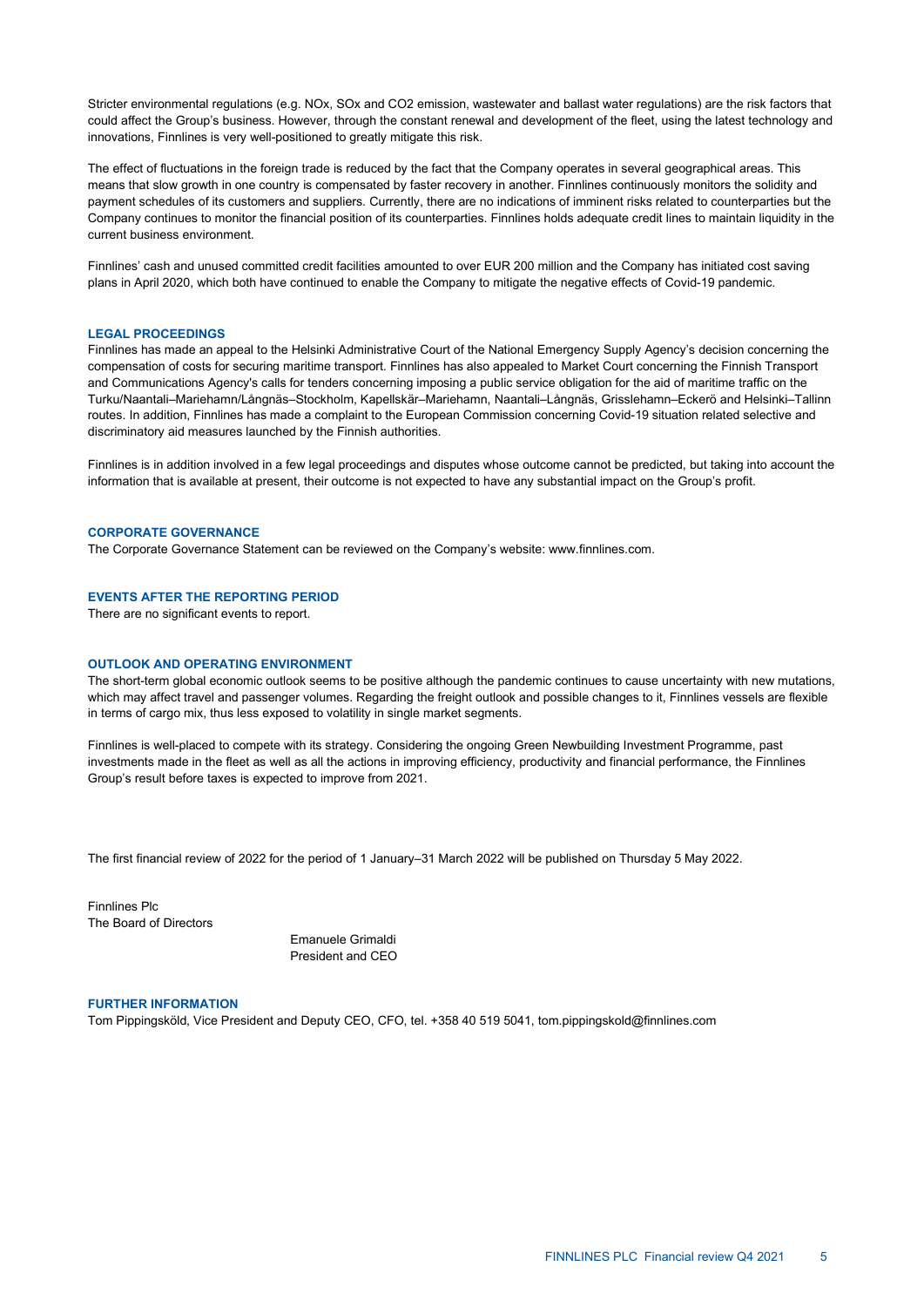## **ENCLOSURES**

- Reporting and accounting policies
- Consolidated statement of comprehensive income, IFRS
- Consolidated statement of financial position, IFRS
- Consolidated statement of changes in equity, IFRS
- Consolidated cash flow statement, IFRS
- Revenue and result by business segments
- Revenue by geographical area
- Revenue by functions
- Property, plant and equipment
- Leases
- Fair value hierarchy
- Contingencies and commitments
- Revenue and result by quarter
- Share information - Events after the reporting period
- 
- Calculation of ratios
- Related party transactions

## **DISTRIBUTION**

Main media

This interim report is unaudited.

## **REPORTING AND ACCOUNTING POLICIES**

This interim report included herein is prepared in accordance with IAS 34 (Interim Financial Reporting) standard. The accounting policies are the same as those applied in the last annual financial statements.

Finnlines Plc entered into the tonnage taxation regime in January 2013. In tonnage taxation, shipping operations transferred from taxation of business income to tonnage-based taxation.

All figures in the accounts have been rounded and, consequently, the sum of individual figures may deviate from the presented sum figure.

The preparation of the interim financial statements in accordance with IFRS requires management to make estimates and assumptions and use its discretion in applying the accounting principles that affect the valuation of the reported assets and liabilities and other information such as contingent liabilities and the recognition of income and expenses in the income statement. Although the estimates are based on the management's best knowledge of current events and actions, actual results may differ from the estimates. The uncertainties related to the key assumptions were the same as those applied to the consolidated financial statements at the year-end 31 December 2020.

The financial uncertainty caused by the Covid-19 pandemic, which broke out in early 2020, has eased in Finnlines' business environment. Finnlines' management has assessed that the pandemic will not affect the figures reported by the company, except for the reduced passenger business.

The management has evaluated vessels' economic life span and residual values. As a result, due to expected economic life span of 25- 30 years, depreciation time has been shortened by 5 years on average, starting from 1.1.2021.

Finnlines Group acquired shares of Kiinteistö Oy Vuosaaren Porttikeskus real estate company in April 2021. The property is mainly used as Finnlines' headquarter and for its own activities. The cost method in line with IAS 16 is applied for the whole property. Part of the buildings/premises are leased out to tenants under operating leases. The Group has changed the articles of association of the mutual real estate company into ordinary real estate company.

The agenda decision published by IFRS Interpretation Committee in April 2021 clarifies how to recognise costs of configuring or customising a supplier's application software in a Software as a Service (SaaS) arrangement. The agenda decision address whether an intangible asset may be recognized by the entity purchasing the service and if not how the configuration or customisation costs are accounted for. The agenda decisions have no effective date, so they are expected to be applied as soon as possible since published. The agenda decision does not have a material impact on the consolidated financial statements of Finnlines Group.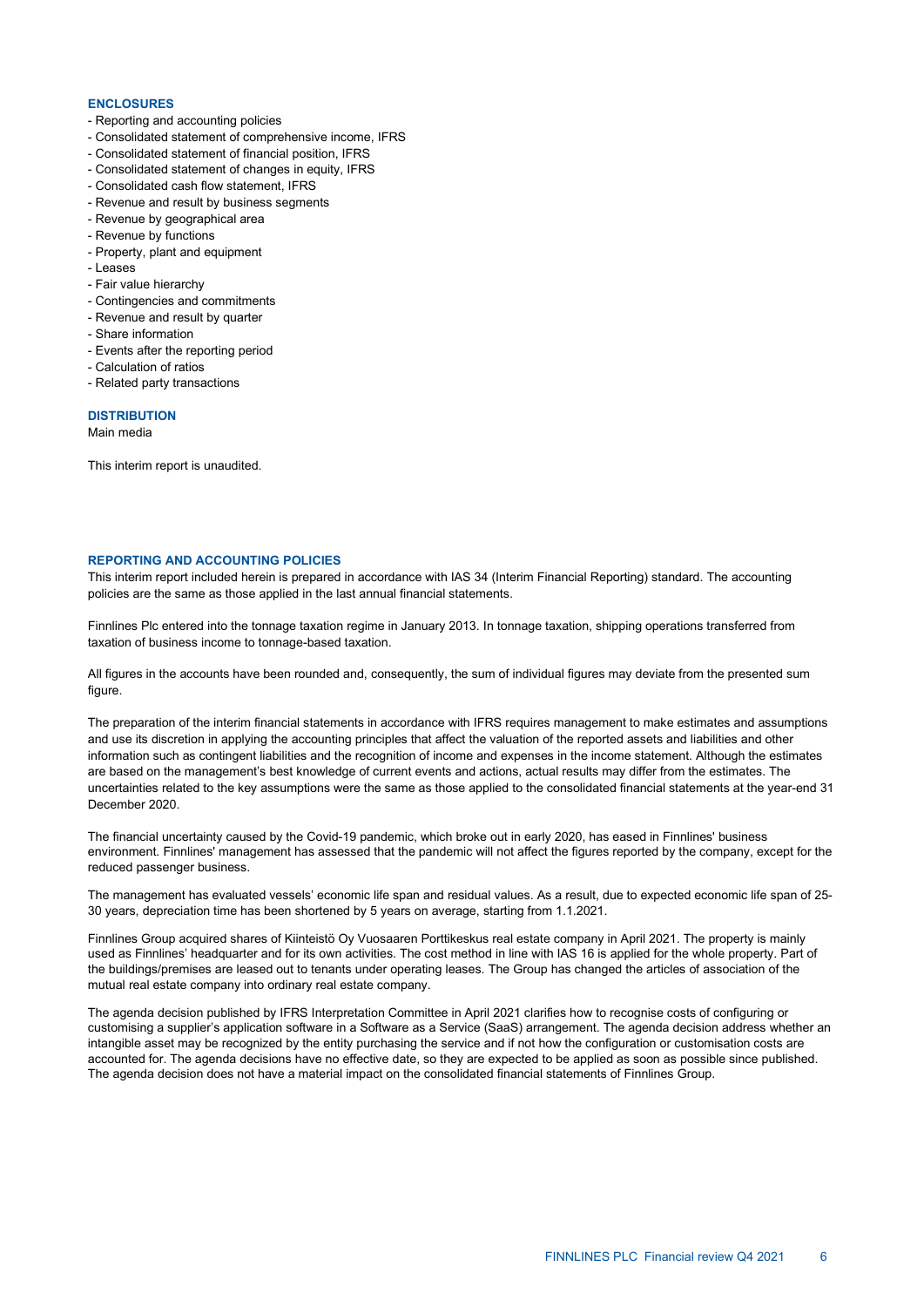# **CONSOLIDATED STATEMENT OF COMPREHENSIVE INCOME, IFRS**

| <b>EUR 1,000</b>                                                                         | 10-12 2021 | 10-12 2020 | 1-12 2021  | 1-12 2020   |
|------------------------------------------------------------------------------------------|------------|------------|------------|-------------|
| <b>Revenue</b>                                                                           | 154,016    | 120,941    | 579,944    | 484,016     |
| Other income from operations                                                             | 543        | 184        | 1,896      | 1,303       |
| Materials and services                                                                   | $-54,177$  | $-36,075$  | $-192,991$ | $-137,964$  |
| Personnel expenses                                                                       | $-23,292$  | $-19,923$  | $-89,602$  | $-83,376$   |
| Depreciation, amortisation and impairment losses                                         | $-33,396$  | $-16,085$  | $-82,127$  | $-64,599$   |
| Other operating expenses                                                                 | $-38,040$  | $-31,518$  | $-138,958$ | $-123,164$  |
| Total operating expenses                                                                 | $-148,905$ | $-103,601$ | $-503,678$ | $-409, 104$ |
| <b>Result before interest and taxes (EBIT)</b>                                           | 5.654      | 17,523     | 78,161     | 76.215      |
|                                                                                          |            |            |            |             |
| Financial income                                                                         | 91         | 75         | 187        | 494         |
| <b>Financial expenses</b>                                                                | $-1,129$   | $-1,250$   | $-4,591$   | $-6,065$    |
| <b>Result before taxes (EBT)</b>                                                         | 4,616      | 16,348     | 73,758     | 70,645      |
|                                                                                          |            |            |            |             |
| Income taxes                                                                             | 1,100      | -789       | 915        | -918        |
| <b>Result for the reporting period</b>                                                   | 5,716      | 15,559     | 74,673     | 69,727      |
|                                                                                          |            |            |            |             |
| Other comprehensive income:                                                              |            |            |            |             |
| Other comprehensive income to be reclassified                                            |            |            |            |             |
| to profit and loss in subsequent periods:<br>Exchange differences on translating foreign |            |            |            |             |
| operations                                                                               | 32         | 12         | 68         | -45         |
| Fair value changes on currency derivatives                                               | 1,963      | $-6,570$   | 16,695     | $-8,245$    |
| Other comprehensive income to be reclassified to                                         |            |            |            |             |
| profit and loss in subsequent periods, total                                             | 1,994      | $-6,558$   | 16,763     | $-8,290$    |
| Other comprehensive income not being<br>reclassified to profit and loss in subsequent    |            |            |            |             |
| periods:                                                                                 |            |            |            |             |
| Remeasurement of defined benefit plans                                                   | -51        | $-120$     | $-51$      | $-120$      |
| Tax effect, net                                                                          | $-38$      | 21         | $-38$      | 21          |
| Other comprehensive income not being reclassified                                        |            |            |            |             |
| to profit and loss in subsequent periods, total                                          | 0          | $-100$     | $-90$      | $-100$      |
| <b>Total comprehensive income</b><br>for the reporting period                            | 7,621      | 8,901      | 91,346     | 61,336      |
|                                                                                          |            |            |            |             |
| Result for the reporting period attributable to:                                         |            |            |            |             |
| Parent company shareholders                                                              | 5,716      | 15,559     | 74,673     | 69,727      |
|                                                                                          | 5,716      | 15.559     | 74,673     | 69,727      |
| Total comprehensive income for the reporting                                             |            |            |            |             |
| period attributable to:                                                                  |            |            |            |             |
| Parent company shareholders                                                              | 7,621      | 8,901      | 91,346     | 61,336      |
|                                                                                          | 7,621      | 8,901      | 91,346     | 61,336      |
| Result for the reporting period attributable to                                          |            |            |            |             |
| parent company shareholders calculated as                                                |            |            |            |             |
| earnings per share (EUR/share)                                                           |            |            |            |             |
| Undiluted / diluted earnings per share                                                   | 0.11       | 0.30       | 1.45       | 1.35        |
| Average number of shares                                                                 |            |            |            |             |
| Undiluted / diluted                                                                      | 51,503,141 | 51,503,141 | 51,503,141 | 51,503,141  |

Most of the items recognised in the Consolidated Statement of Comprehensive Income fall under the tonnage tax scheme.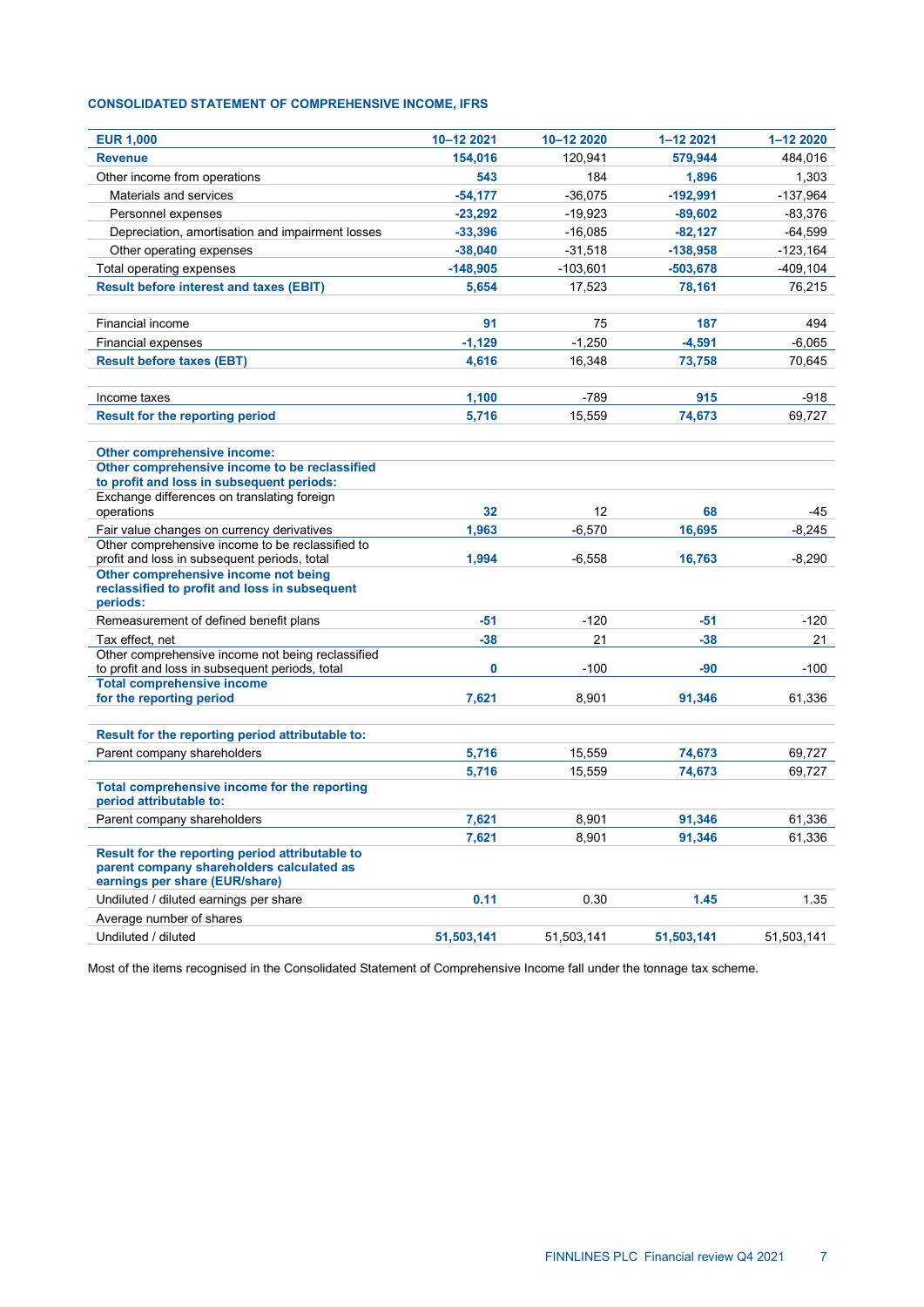# **CONSOLIDATED STATEMENT OF FINANCIAL POSITION, IFRS**

| <b>EUR 1,000</b>                                   | 31 Dec 2021 | 31 Dec 2020 |
|----------------------------------------------------|-------------|-------------|
| <b>ASSETS</b>                                      |             |             |
| <b>Non-current assets</b>                          |             |             |
| Property, plant and equipment                      | 1,004,024   | 967,748     |
| Goodwill                                           | 105.644     | 105,644     |
| Other intangible assets                            | 3,116       | 3,671       |
| Other financial assets                             | 7,076       | 7,076       |
| Receivables                                        | 8,121       | 3,929       |
| Deferred tax assets                                | 983         | 2,370       |
|                                                    | 1,128,963   | 1,090,438   |
| <b>Current assets</b>                              |             |             |
| Inventories                                        | 8,395       | 5,967       |
| Accounts receivable and other receivables          | 119,275     | 86,471      |
| Income tax receivables                             | 48          | 32          |
| Cash and cash equivalents                          | 1,951       | 1,847       |
|                                                    | 129,669     | 94,317      |
| Non-current assets held for sale                   | 14,610      | 14,610      |
| <b>Total assets</b>                                | 1,273,242   | 1,199,365   |
|                                                    |             |             |
| <b>EQUITY</b>                                      |             |             |
| Equity attributable to parent company shareholders |             |             |
| Share capital                                      | 103,006     | 103,006     |
| Share premium account                              | 24,525      | 24,525      |
| <b>Translation differences</b>                     | 141         | 114         |
| Fund for invested unrestricted equity              | 40,016      | 40,016      |
| Fair value reserve *                               | 18,073      | 1,378       |
| Retained earnings                                  | 578,535     | 555,413     |
|                                                    | 764,296     | 724,453     |
| <b>Total equity</b>                                | 764,296     | 724,453     |
| <b>LIABILITIES</b>                                 |             |             |
| <b>Long-term liabilities</b>                       |             |             |
| Deferred tax liabilities                           | 44,003      | 46,509      |
| <b>Pension liabilities</b>                         | 3,143       | 3,331       |
| Provisions                                         | 1,697       | 1,697       |
| Loans from financial institutions                  | 169,123     | 180,383     |
|                                                    | 217,976     | 231,920     |
| <b>Current-liabilities</b>                         |             |             |
| Accounts payable and other liabilities             | 87,257      | 73,798      |
| <b>Current tax liabilities</b>                     | 22          | 27          |
| Provisions                                         | 215         | 220         |
| Loans from financial institutions                  | 203,476     | 168,946     |
|                                                    | 290,970     | 242,992     |
| <b>Total liabilities</b>                           | 508,946     | 474,912     |
|                                                    |             |             |
| <b>Total equity and liabilities</b>                | 1,273,242   | 1,199,365   |

\* Fair value reserve consists of fair value of effective part of foreign currency forward contracts, for which hedge accounting is applied.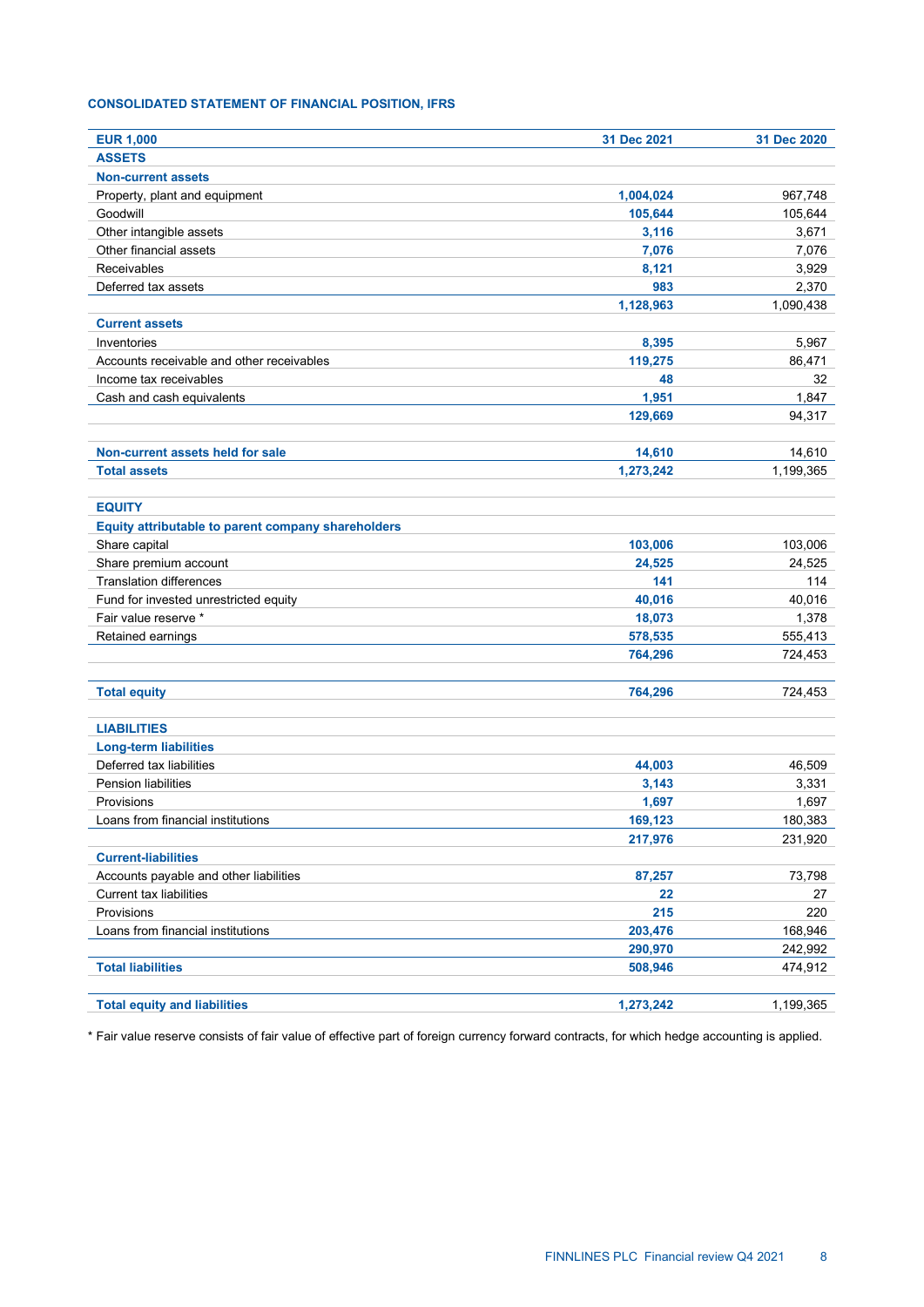# **CONSOLIDATED STATEMENT OF CHANGES IN EQUITY 2020, IFRS**

| <b>EUR 1,000</b>                                          | Equity attributable to parent company shareholders |                               |                                   |                                       |                              |                             |                     |  |
|-----------------------------------------------------------|----------------------------------------------------|-------------------------------|-----------------------------------|---------------------------------------|------------------------------|-----------------------------|---------------------|--|
|                                                           | <b>Share capital</b>                               | <b>Share issue</b><br>premium | <b>Translation</b><br>differences | <b>Unrestricted</b><br>equity reserve | <b>Fair value</b><br>reserve | <b>Retained</b><br>earnings | <b>Total equity</b> |  |
| <b>Reported equity</b><br>1 January 2020                  | 103,006                                            | 24,525                        | 140                               | 40.016                                | 9.623                        | 537,310                     | 714,620             |  |
| <b>Comprehensive income for</b><br>the reporting period:  |                                                    |                               |                                   |                                       |                              |                             |                     |  |
| Result for the reporting<br>period                        |                                                    |                               |                                   |                                       |                              | 69,727                      | 69,727              |  |
| Exchange differences on<br>translating foreign operations |                                                    |                               | $-26$                             |                                       |                              | $-19$                       | -45                 |  |
| Fair value change on<br>currency derivatives              |                                                    |                               |                                   |                                       | $-8,245$                     |                             | $-8,245$            |  |
| Remeasurement of defined<br>benefit plans                 |                                                    |                               |                                   |                                       |                              | $-120$                      | $-120$              |  |
| Tax effect, net                                           |                                                    |                               |                                   |                                       |                              | 21                          | 21                  |  |
| <b>Total comprehensive</b><br>income for the reporting    |                                                    |                               |                                   |                                       |                              |                             |                     |  |
| period                                                    | $\mathbf 0$                                        | 0                             | $-26$                             | $\Omega$                              | $-8.245$                     | 69,609                      | 61,336              |  |
| <b>Dividend</b>                                           |                                                    |                               |                                   |                                       |                              | $-51,503$                   | $-51,503$           |  |
| <b>Equity 31 December 2020</b>                            | 103,006                                            | 24,525                        | 114                               | 40,016                                | 1,378                        | 555,413                     | 724,453             |  |

# **CONSOLIDATED STATEMENT OF CHANGES IN EQUITY 2021, IFRS**

| <b>EUR 1,000</b>                                          | Equity attributable to parent company shareholders |                               |                                   |                                       |                              |                             |                     |
|-----------------------------------------------------------|----------------------------------------------------|-------------------------------|-----------------------------------|---------------------------------------|------------------------------|-----------------------------|---------------------|
|                                                           | <b>Share capital</b>                               | <b>Share issue</b><br>premium | <b>Translation</b><br>differences | <b>Unrestricted</b><br>equity reserve | <b>Fair value</b><br>reserve | <b>Retained</b><br>earnings | <b>Total equity</b> |
| <b>Reported equity</b><br>1 January 2021                  | 103,006                                            | 24,525                        | 114                               | 40,016                                | 1,378                        | 555,413                     | 724,453             |
| <b>Comprehensive income for</b><br>the reporting period:  |                                                    |                               |                                   |                                       |                              |                             |                     |
| Result for the reporting<br>period                        |                                                    |                               |                                   |                                       |                              | 74,673                      | 74,673              |
| Exchange differences on<br>translating foreign operations |                                                    |                               | 27                                |                                       |                              | 42                          | 68                  |
| Fair value change on<br>currency derivatives              |                                                    |                               |                                   |                                       | 16.695                       |                             | 16,695              |
| Remeasurement of defined<br>benefit plans                 |                                                    |                               |                                   |                                       |                              | $-51$                       | $-51$               |
| Tax effect, net                                           |                                                    |                               |                                   |                                       |                              | $-38$                       | $-38$               |
| <b>Total comprehensive</b><br>income for the reporting    |                                                    |                               | 27                                |                                       |                              |                             |                     |
| period<br><b>Dividend</b>                                 | 0                                                  | 0                             |                                   | 0                                     | 16,695                       | 74,626<br>$-51,503$         | 91,346<br>$-51,503$ |
| <b>Equity 31 December 2021</b>                            | 103,006                                            | 24,525                        | 141                               | 40,016                                | 18,073                       | 578,535                     | 764,296             |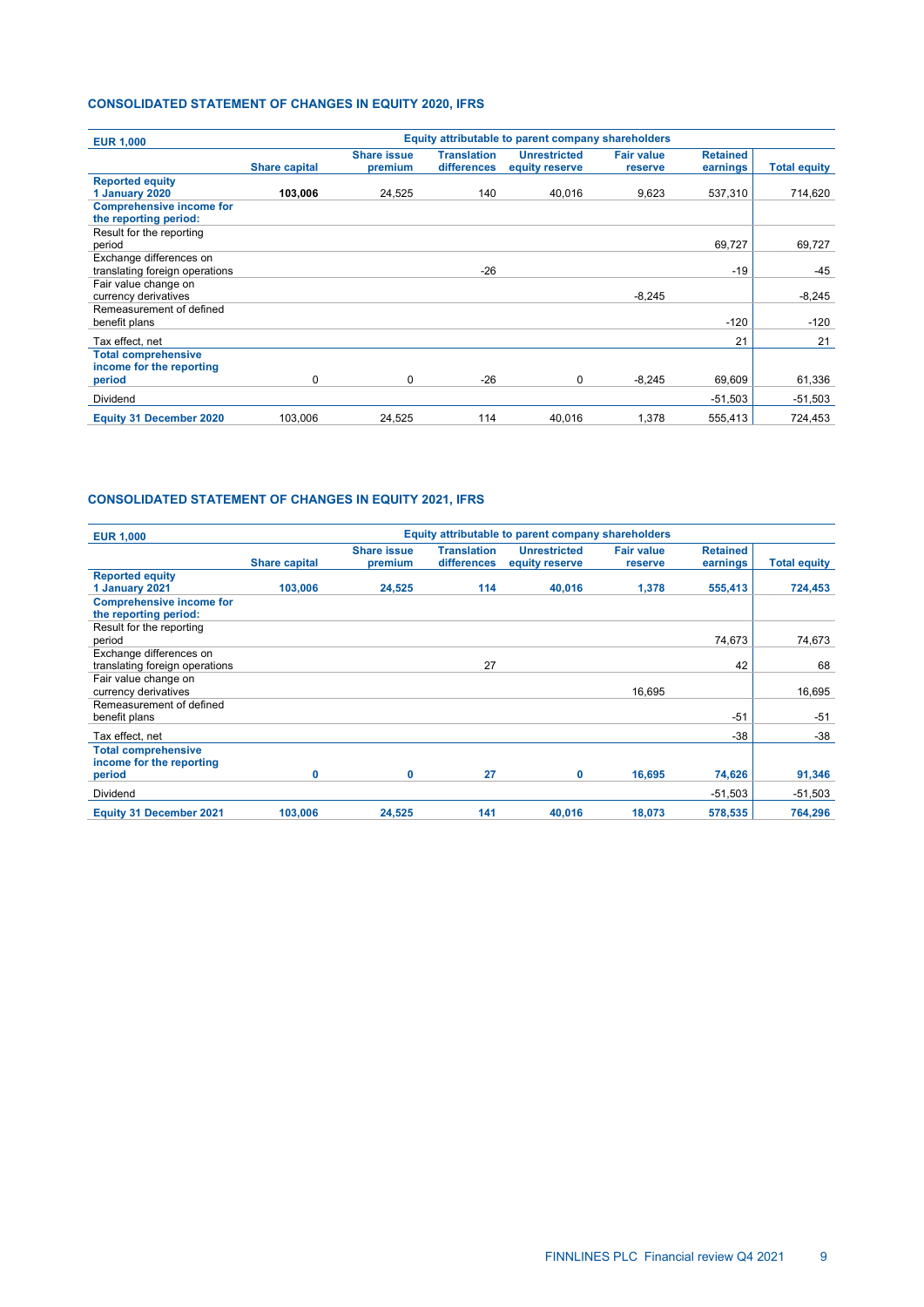# **CONSOLIDATED CASH FLOW STATEMENT, IFRS**

| <b>EUR 1,000</b>                                                            | 1-12 2021  | 1-12 2020 |
|-----------------------------------------------------------------------------|------------|-----------|
| <b>Cash flows from operating activities</b>                                 |            |           |
| Results for the reporting period                                            | 74,673     | 69,727    |
| Adjustments                                                                 |            |           |
| Non-cash transactions                                                       | 81,937     | 64,167    |
| Unrealised foreign exchange gains (-) / losses (+)                          |            |           |
| Financial income and expenses                                               | 4,407      | 5,568     |
| <b>Taxes</b>                                                                | $-915$     | 918       |
| Changes in working capital                                                  |            |           |
| Change in accounts receivable and other receivables                         | $-20,976$  | -66       |
| Change in inventories                                                       | $-2,428$   | 185       |
| Change in accounts payable and other liabilities                            | 14,759     | 3,674     |
| Change in provisions                                                        | $-193$     | $-143$    |
| Interest paid                                                               | $-2,679$   | $-3,589$  |
| Interest received                                                           | 29         | 50        |
| Taxes paid                                                                  | $-265$     | $-252$    |
| Other financing items                                                       | $-1,636$   | $-2,209$  |
| Net cash generated from operating activities                                | 146,713    | 138,030   |
|                                                                             |            |           |
| <b>Cash flow from investing activities</b>                                  |            |           |
| Investments in tangible and intangible assets                               | $-83,577$  | $-50,401$ |
| Sale of tangible assets                                                     | 375        | 126       |
| Acquisition of subsidiary shares                                            | $-27,051$  |           |
| Net cash used in investing activities                                       | $-110,253$ | $-50,275$ |
|                                                                             |            |           |
| <b>Cash flows from financing activities</b>                                 |            |           |
| Loan withdrawals                                                            | 232,000    | 54,000    |
| Net increase in current interest-bearing liabilities (+) / net decrease (-) | 34.881     | $-2,973$  |
| Repayment of loans                                                          | $-248,649$ | $-91,204$ |
| Payment of lease liabilities                                                | $-3,090$   | $-3,427$  |
| Dividends paid                                                              | $-51,503$  | $-51,503$ |
| Net cash used in financing activities                                       | $-36,361$  | $-95,108$ |
|                                                                             |            |           |
| Change in cash and cash equivalents                                         | 99         | $-7,353$  |
| Cash and cash equivalents 1 January                                         | 1,847      | 9,208     |
| Effect of foreign exchange rate change                                      | 5          | -8        |
| Cash and cash equivalents at the end of periods                             | 1,951      | 1,847     |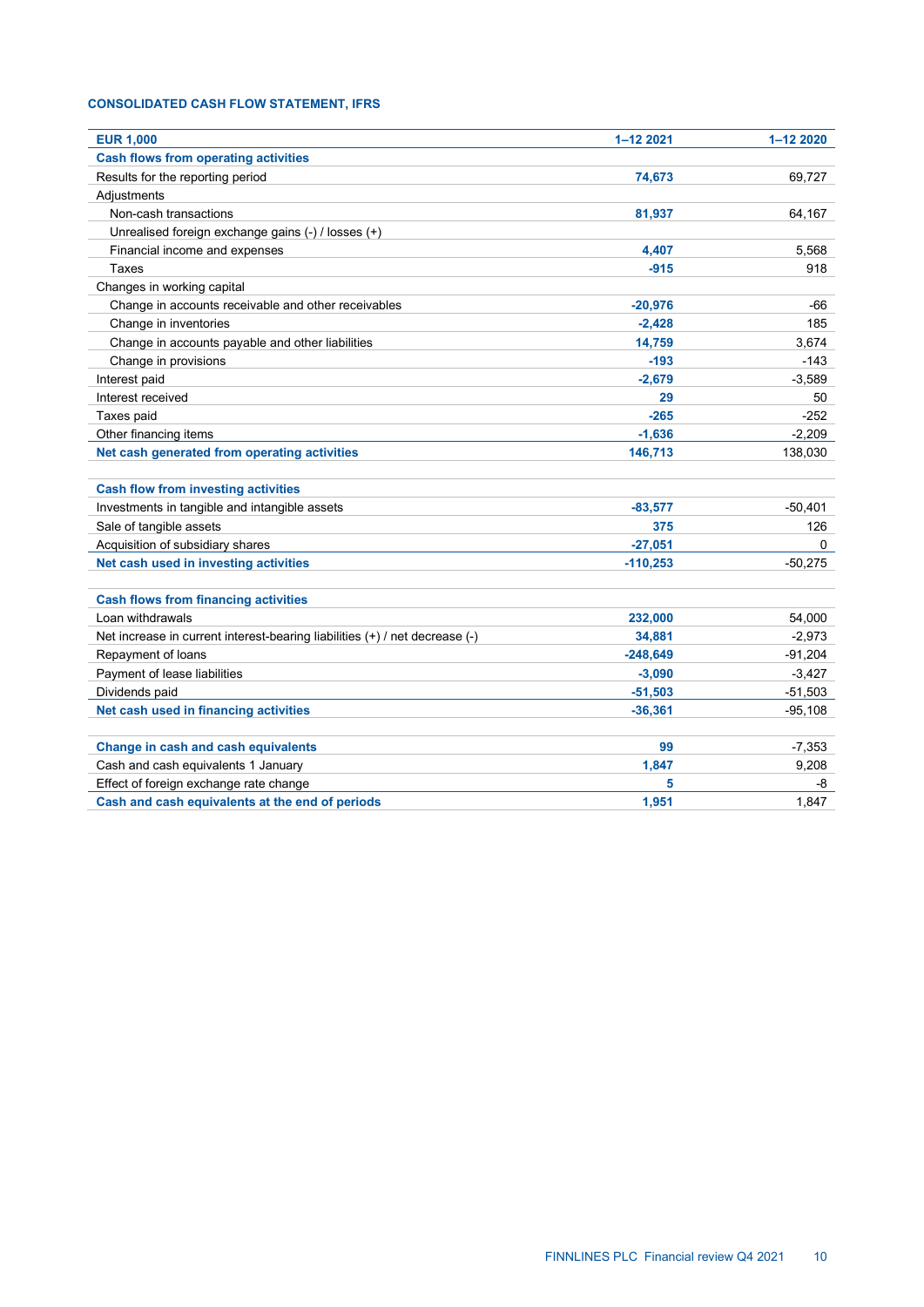## **REVENUE AND RESULT BY BUSINESS SEGMENTS**

|                                                      | 10-12 2021  |               | 10-12 2020  |               | 1-12 2021   |               | 1-12 2020   |        |
|------------------------------------------------------|-------------|---------------|-------------|---------------|-------------|---------------|-------------|--------|
|                                                      | <b>MEUR</b> | $\frac{9}{6}$ | <b>MEUR</b> | $\frac{9}{6}$ | <b>MEUR</b> | $\frac{9}{6}$ | <b>MEUR</b> | $\%$   |
| <b>Revenue</b>                                       |             |               |             |               |             |               |             |        |
| Shipping and sea transport services                  | 148.0       | 96.1          | 115.4       | 95.5          | 555.3       | 95.8          | 461.8       | 95.4   |
| Port operations                                      | 11.5        | 7.5           | 10.9        | 9.0           | 47.0        | 8.1           | 42.8        | 8.8    |
| Intra-group revenue                                  | $-5.6$      | $-3.6$        | $-5.4$      | -4.5          | $-22.3$     | $-3.9$        | $-20.6$     | $-4.3$ |
| <b>External sales</b>                                | 154.0       | 100.0         | 120.9       | 100.0         | 579.9       | 100.0         | 484.0       | 100.0  |
| <b>Result before interest and taxes</b>              |             |               |             |               |             |               |             |        |
| Shipping and sea transport services                  | 4.6         |               | 16.6        |               | 73.6        |               | 72.5        |        |
| Port operations                                      | 1.0         |               | 0.9         |               | 4.6         |               | 3.7         |        |
| <b>Result before interest and taxes (EBIT) total</b> | 5.7         |               | 17.5        |               | 78.2        |               | 76.2        |        |
| Financial income and expenses                        | $-1.0$      |               | $-1.2$      |               | $-4.4$      |               | $-5.6$      |        |
| <b>Result before taxes (EBT)</b>                     | 4.6         |               | 16.3        |               | 73.8        |               | 70.6        |        |
| Income taxes                                         | 1.1         |               | $-0.8$      |               | 0.9         |               | $-0.9$      |        |
| Result for the reporting period                      | 5.7         |               | 15.6        |               | 74.7        |               | 69.7        |        |

# **REVENUE BY GEOGRAPHICAL AREA**

| <b>EUR 1,000</b>   | $1 - 122021$ | $1 - 122020$ |
|--------------------|--------------|--------------|
| <b>Revenue</b>     |              |              |
| Finland            | 238,251      | 195,838      |
| Sweden             | 92,888       | 70,860       |
| Germany            | 71,275       | 58,383       |
| Other EU countries | 152,350      | 130,703      |
| Russia             | 9,893        | 6,751        |
| Other              | 15,286       | 21,482       |
|                    | 579,944      | 484,016      |

The revenue from the geographical areas is reported according to the location of the customers.

# **REVENUE BY FUNCTIONS**

| <b>EUR 1,000</b>                    | $1 - 122021$ | $1 - 122020$ |
|-------------------------------------|--------------|--------------|
| <b>Revenue</b>                      |              |              |
| Freight and other shipping services | 507,864      | 423,100      |
| Passenger services                  | 47.829       | 39,047       |
| Port operations                     | 24.251       | 21,870       |
|                                     | 579,944      | 484.016      |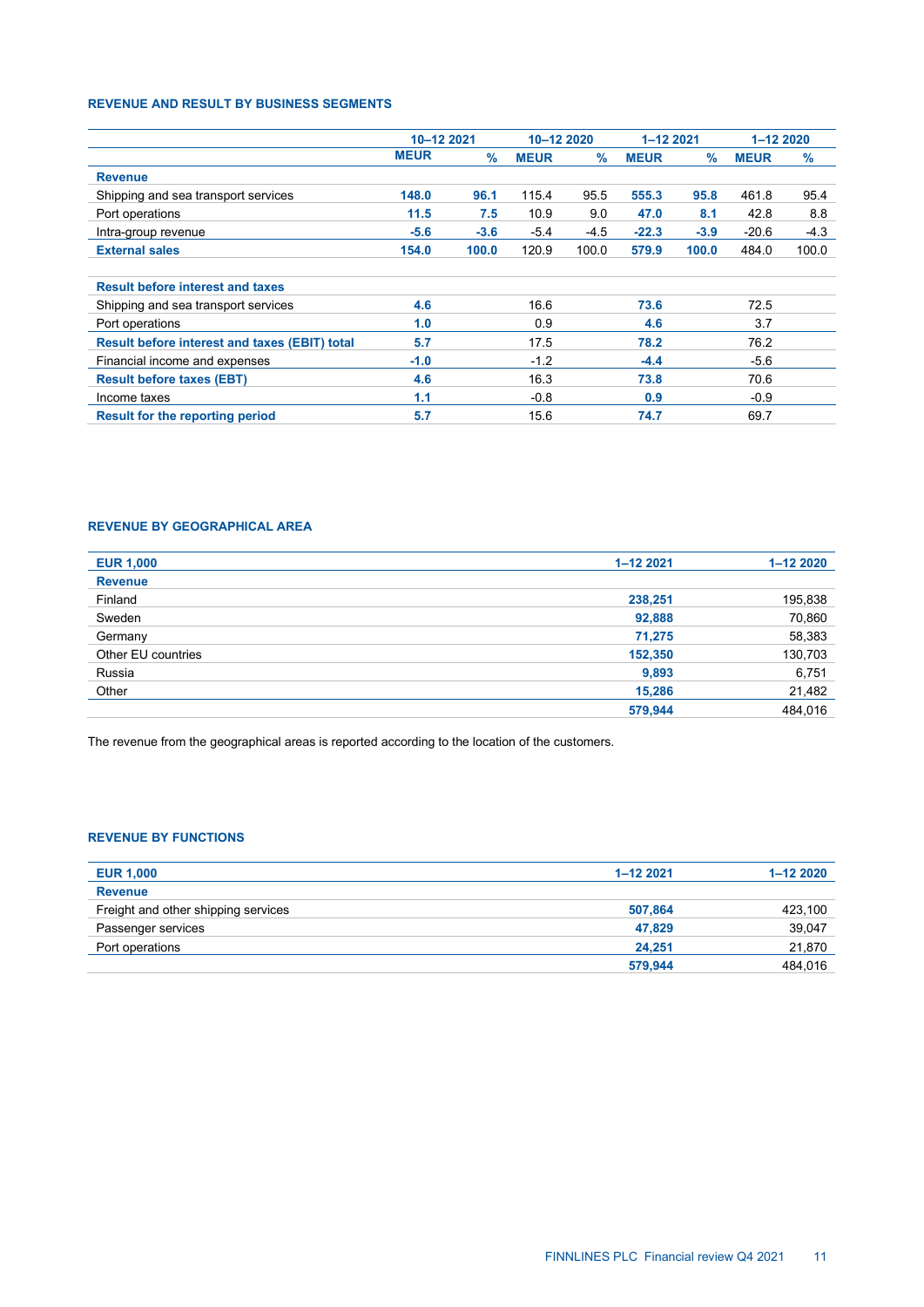## **PROPERTY, PLANT AND EQUIPMENT 2021**

|                                                                                  |       |                  |                | <b>Machinery</b><br>and | <b>Advance</b><br>payments &<br>acquisitions<br>under |              |
|----------------------------------------------------------------------------------|-------|------------------|----------------|-------------------------|-------------------------------------------------------|--------------|
| <b>EUR 1.000</b>                                                                 | Land  | <b>Buildings</b> | <b>Vessels</b> | equipment               | construction                                          | <b>Total</b> |
| <b>Reporting period ending</b><br>31 December 2021                               |       |                  |                |                         |                                                       |              |
| Acquisition cost 1 January 2021                                                  | 72    | 65,151           | 1,486,518      | 65,826                  | 59,521                                                | 1,677,087    |
| Exchange rate differences                                                        |       | $-2$             |                | 17                      |                                                       | 15           |
| Increases                                                                        | 1,053 | 40,993           | 10,404         | 1,175                   | 72,389                                                | 126,015      |
| <b>Disposals</b>                                                                 |       |                  | $-64$          | $-143$                  |                                                       | $-207$       |
| Reclassifications between items                                                  |       |                  | 667            | 0                       | $-667$                                                | $\mathbf{0}$ |
| Reclassifications to non-current assets                                          |       |                  |                |                         |                                                       |              |
| held for sale *                                                                  |       | $-3,297$         |                | $-22.395$               |                                                       | $-25,691$    |
| <b>Acquisition cost on 31 December 2021</b>                                      | 1,125 | 102,846          | 1,497,525      | 44,480                  | 131,243                                               | 1,777,219    |
| Accumulated depreciation, amortisation<br>and write-offs 1 January 2021          |       | $-24,522$        | -644,563       | -44,175                 |                                                       | $-713,260$   |
| Exchange rate differences                                                        |       | 2                |                | $-16$                   |                                                       | -14          |
| Cumulative depreciation on reclassifications                                     |       |                  |                |                         |                                                       |              |
| and disposals                                                                    |       | $-15,159$        | 64             | $-250$                  |                                                       | $-15,346$    |
| Depreciation for the reporting period                                            |       | $-2,747$         | $-74,750$      | $-1,041$                |                                                       | $-78,538$    |
| <b>Accumulated depreciation, amortisation</b><br>and write-offs 31 December 2021 |       | $-42,426$        | $-719,249$     | $-45,482$               |                                                       | $-807,157$   |
| Reclassifications to non-current assets<br>held for sale *                       |       | 570              |                | 10,510                  |                                                       | 11,081       |
| <b>Carrying value on 31 December 2021</b>                                        | 1,125 | 60,990           | 778,276        | 9,508                   | 131,243                                               | 981,142      |

Not including right-of-use assets.

The carrying value of property, plant and equipment includes EUR 17.5 (17.3) million of capitalised interest during construction. \* The Finnlines Group is negotiating a sale of Port Operations' assets with carrying value of EUR 14.6 (14.6) million. No impairment losses were recognised on the carrying values of these assets in 2020 or 2021, as according to management's estimate, the fair value of the assets classified as held for sale was higher than the carrying value at the balance sheet date 31 December 2020 and 31 December 2021.

|                                                                                  |                       | <b>Buildings and</b> | <b>Machinery and</b> |              |
|----------------------------------------------------------------------------------|-----------------------|----------------------|----------------------|--------------|
| <b>EUR 1,000</b>                                                                 | <b>Land and water</b> | <b>structures</b>    | equipment            | <b>Total</b> |
| <b>Right-of-use assets 2021</b>                                                  |                       |                      |                      |              |
| Acquisition cost 1 January 2021                                                  | 20.339                | 3.832                | 1,439                | 25.610       |
| Exchange rate differences                                                        |                       |                      | 1                    | 1            |
| Increases                                                                        | 7.379                 |                      | 181                  | 7,561        |
| Disposals                                                                        |                       | $-2,099$             |                      | $-2,099$     |
| Reclassifications between items                                                  |                       | 0                    | $\Omega$             | 0            |
| <b>Acquisition cost 31 December 2021</b>                                         | 27,719                | 1,733                | 1,622                | 31,074       |
|                                                                                  |                       |                      |                      |              |
| Accumulated depreciation, amortisation                                           |                       |                      |                      |              |
| and write-offs 1 January 2021                                                    | $-4.100$              | $-2.202$             | $-776$               | $-7.078$     |
| Exchange rate differences                                                        |                       |                      | $-1$                 | $-1$         |
| Cumulative depreciation on                                                       |                       |                      |                      |              |
| reclassifications and disposals                                                  |                       | 1,753                |                      | 1,753        |
| Depreciation for the reporting period                                            | $-1,919$              | $-644$               | $-304$               | $-2,866$     |
| <b>Accumulated depreciation, amortisation</b><br>and write-offs 31 December 2021 | $-6,019$              | $-1.092$             | $-1,081$             | $-8,192$     |
|                                                                                  |                       |                      |                      |              |
| <b>Carrying value 31 December 2021</b>                                           | 21.700                | 640                  | 541                  | 22,882       |
| Property, plant and equipment, total                                             |                       |                      |                      | 1,004,024    |
|                                                                                  |                       |                      | <b>Machinery and</b> |              |
| <b>EUR 1,000</b>                                                                 |                       | <b>Buildings</b>     | equipment            | <b>Total</b> |
| Assets classified as held for sale                                               |                       |                      |                      |              |
| 1 January 2021                                                                   |                       |                      |                      |              |
| <b>Acquisition cost</b>                                                          |                       |                      |                      |              |
| Transfer to non-current assets held for sale                                     |                       | 3,297                | 22,395               | 25,691       |
| <b>Accumulated depreciation</b>                                                  |                       |                      |                      |              |
| Transfer to non-current assets held for sale                                     |                       | $-570$               | $-10.510$            | $-11,081$    |
| <b>Carrying value 31 December 2021</b>                                           |                       | 2.726                | 11.884               | 14.610       |

The Management has evaluated vessels' economic life span and residual values. As a result, due to the expected economic life span of 25-30 years, the depreciation time has been shortened by 5 years on average, starting from 1.1.2021.The annual increase of the 2021 fiscal year depreciation (EUR 17.3 million) has been booked as cost on the fourth quarter of 2021.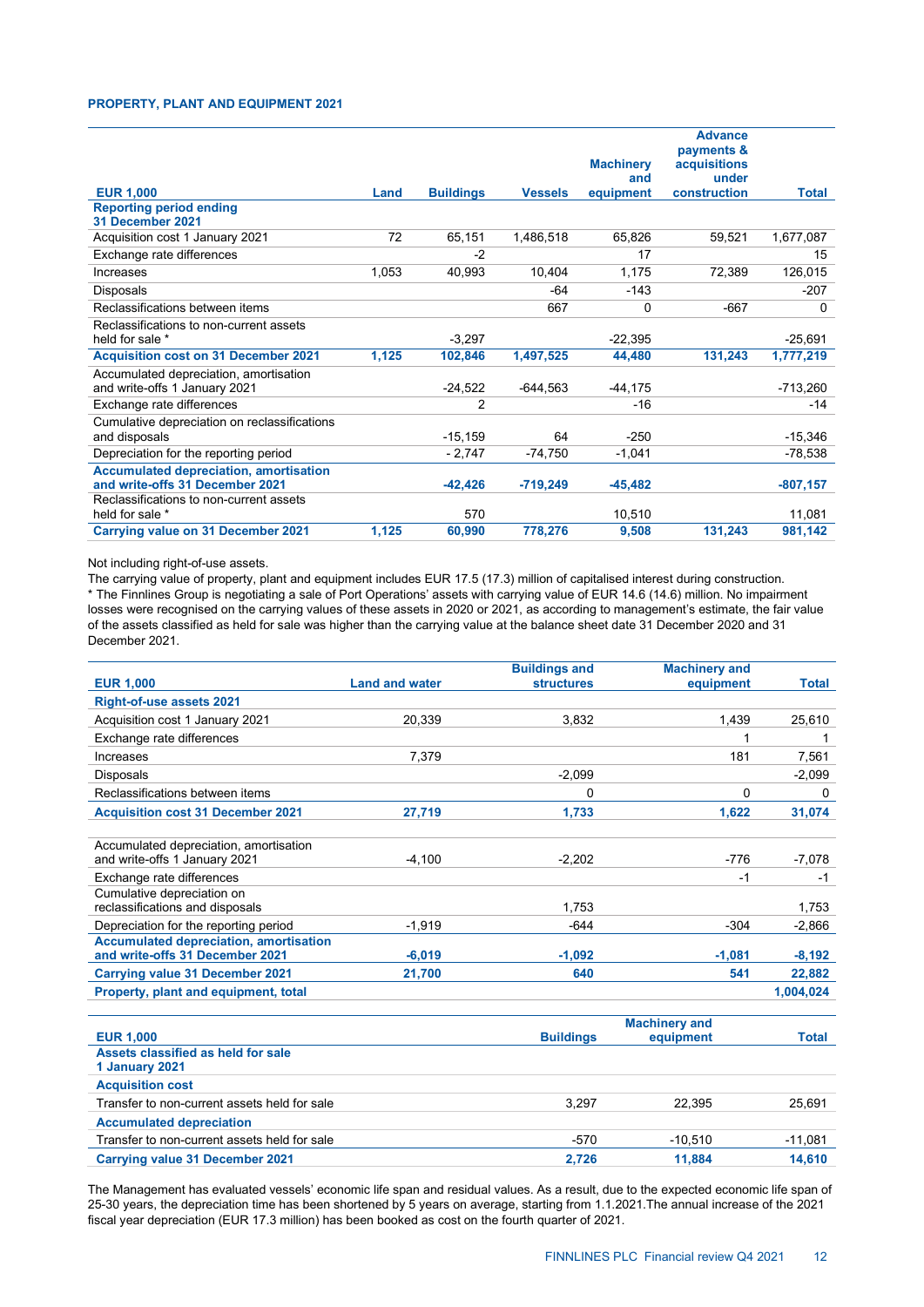# **PROPERTY, PLANT AND EQUIPMENT 2020**

| <b>EUR 1,000</b>                                                                 | Land | <b>Buildings</b> | <b>Vessels</b> | <b>Machinery</b><br>and<br>equipment | <b>Advance</b><br>payments &<br>acquisitions<br>under<br>construction | <b>Total</b> |
|----------------------------------------------------------------------------------|------|------------------|----------------|--------------------------------------|-----------------------------------------------------------------------|--------------|
| Acquisition cost 1 January 2020                                                  | 72   | 67,348           | 1,477,184      | 66,169                               | 19,884                                                                | 1,630,657    |
| Exchange rate differences                                                        |      | $\overline{2}$   |                | $-16$                                |                                                                       | $-14$        |
| Increases                                                                        |      |                  | 9,477          | 265                                  | 40,307                                                                | 50,049       |
| Disposals                                                                        |      | $-515$           | $-683$         | $-708$                               |                                                                       | $-1,907$     |
| Reclassifications between items                                                  |      | 14               | 540            | 116                                  | $-670$                                                                | 0            |
| Reclassifications to non-current assets<br>held for sale                         |      | $-3,297$         |                | $-22,395$                            |                                                                       | $-25,691$    |
| <b>Acquisition cost 31 December 2020</b>                                         | 72   | 63,552           | 1,486,518      | 43,431                               | 59,521                                                                | 1,653,093    |
| Accumulated depreciation, amortisation                                           |      |                  |                |                                      |                                                                       |              |
| and write-offs 1 January 2020                                                    |      | $-23,747$        | -587,887       | -43,878                              |                                                                       | $-655,511$   |
| Exchange rate differences<br>Cumulative depreciation on reclassifications        |      | $-2$             |                | 14                                   |                                                                       | 13           |
| and disposals                                                                    |      | 511              | 683            | 711                                  |                                                                       | 1,905        |
| Depreciation for the reporting period                                            |      | $-1,918$         | -57,359        | $-1,023$                             |                                                                       | $-60,300$    |
| <b>Accumulated depreciation, amortisation</b><br>and write-offs 31 December 2020 |      | $-25,156$        | $-644.563$     | $-44,175$                            |                                                                       | -713,894     |
| Reclassifications to non-current assets<br>held for sale                         |      | 570              |                | 10,510                               |                                                                       | 11,081       |
| <b>Carrying value 31 December 2020</b>                                           | 72   | 38,966           | 841,955        | 9,766                                | 59,521                                                                | 950,280      |

Not including right-of-use assets.

|                                                                         |                       | <b>Buildings and</b> | <b>Machinery and</b> |              |
|-------------------------------------------------------------------------|-----------------------|----------------------|----------------------|--------------|
| <b>EUR 1,000</b>                                                        | <b>Land and water</b> | <b>structures</b>    | equipment            | <b>Total</b> |
| <b>Right-of-use assets 2020</b>                                         |                       |                      |                      |              |
| Acquisition cost 1 January 2020                                         | 18.642                | 2,514                | 1,018                | 22,173       |
| Exchange rate differences                                               |                       |                      | $-1$                 | $-1$         |
| Increases                                                               |                       | 1.321                | 424                  | 1.745        |
| Disposals                                                               |                       |                      |                      |              |
| Reclassifications between items                                         |                       | $-3$                 | $-2$                 | $-5$         |
| <b>Acquisition cost 31 December 2020</b>                                | 18.642                | 3,832                | 1,439                | 23,913       |
|                                                                         |                       |                      |                      |              |
| Accumulated depreciation, amortisation<br>and write-offs 1 January 2020 | $-1.733$              | $-861$               | $-372$               | $-2,966$     |
| Exchange rate differences                                               |                       |                      | 0                    | $\Omega$     |
| Cumulative depreciation on                                              |                       |                      |                      |              |
| reclassifications and disposals                                         |                       | 1                    | 1                    | 2            |
| Depreciation for the reporting period                                   | $-1.733$              | $-1,342$             | $-405$               | $-3,481$     |
| <b>Accumulated depreciation, amortisation</b>                           |                       |                      |                      |              |
| and write-offs 31 December 2020                                         | $-3,466$              | $-2,202$             | -776                 | -6,444       |
| <b>Carrying value 31 December 2020</b>                                  | 15,176                | 1,629                | 663                  | 17,468       |
| Property, plant and equipment, total                                    |                       |                      |                      | 967,748      |

|                                              | <b>Machinery and</b> |           |              |
|----------------------------------------------|----------------------|-----------|--------------|
| <b>EUR 1,000</b>                             | <b>Buildings</b>     | equipment | <b>Total</b> |
| Assets classified as held for sale           |                      |           |              |
| 1 January 2020                               |                      |           |              |
| <b>Acquisition cost</b>                      |                      |           |              |
| Transfer to non-current assets held for sale | 3.297                | 22.395    | 25.691       |
| <b>Accumulated depreciation</b>              |                      |           |              |
| Transfer to non-current assets held for sale | $-570$               | $-10.510$ | $-11,081$    |
| Carrying value 31 December 2020              | 2.726                | 11.884    | 14,610       |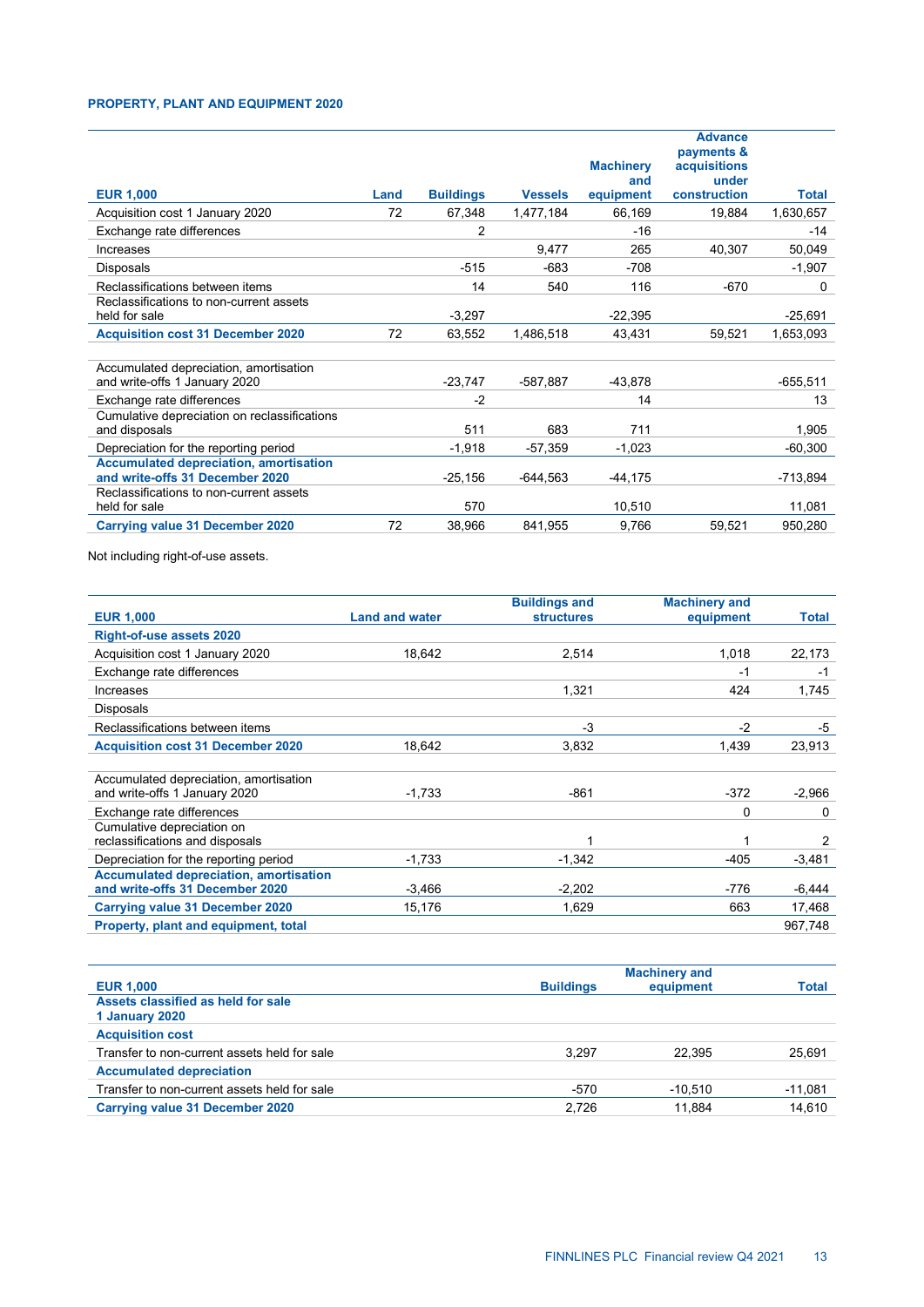## **LEASES**

Finnlines does not apply practical expedient, by which service components are not separated from lease contract components.

Finnlines has included the value of option in such contracts where the leased facility has strategic long term value.

## **Amounts recognized in profit or loss**

| <b>EUR 1,000</b>                                            | 1-12 2021 | $1 - 122020$ |
|-------------------------------------------------------------|-----------|--------------|
| Interest on lease liabilities 31 December                   | 314       | 235          |
|                                                             |           |              |
| Expenses relating to short-term leases                      | 309       |              |
| Expenses relating to low-value assets                       | 202       | 93           |
| Service components of lease payments 31 December            | 51        | 196          |
| Lease payments of all leases accounted according to IFRS 16 | 2.997     | 3,635        |
| Total cash flow of all leases 31 December 2021              | 3.559     | 3.926        |

## **Maturity analysis**

| <b>EUR 1,000</b>                                                             | 2021   | 2020   |
|------------------------------------------------------------------------------|--------|--------|
| <b>Contractual undiscounted cash flows</b>                                   |        |        |
|                                                                              |        |        |
| Less than one year                                                           | 2,680  | 3,115  |
| One to five years                                                            | 8.421  | 8,028  |
| More than five years                                                         | 20,763 | 14,223 |
| Total undiscounted lease liabilities at 31 December                          | 31,864 | 25,365 |
|                                                                              |        |        |
| Short term leasing liability                                                 | 1,986  | 2.882  |
| Long term leasing liability                                                  | 20,202 | 14,779 |
| Lease liabilities included in statement of financial position at 31 December | 22,188 | 17,661 |
|                                                                              |        |        |

## **FAIR VALUE HIERARCHY OF FINANCIAL INSTRUMENTS**

**Level 1 -** Quoted prices (unadjusted) in active markets for identical assets or liabilities.

**Level 2 -** Inputs other than quoted prices included within Level 1 that are observable for the asset or liability, either directly (i.e., as prices) or indirectly (i.e., derived from prices).

The Group has loans from financial institutions and pension loans and commercial papers belonging to level 2. Also included in level 2 are foreign currency derivatives acquired to hedge against cash flow risk related to committed vessel orders. There is no material difference between carrying values and fair values of these instruments.

**Level 3 -** Inputs for the asset or liability that are not based on observable market data (unobservable inputs).

Level 3 includes unlisted shares amounting to EUR 7.1 million (7.1 in 2020), which are valued at the lower of acquisition cost or probable value, as their fair value cannot be reliably measured. Majority of the unlisted shares consists of Steveco Oy's shares of which Finnlines owns 25.4%. This shareholding is presented in financial assets, because Finnlines has does not have significant influence in Steveco Oy.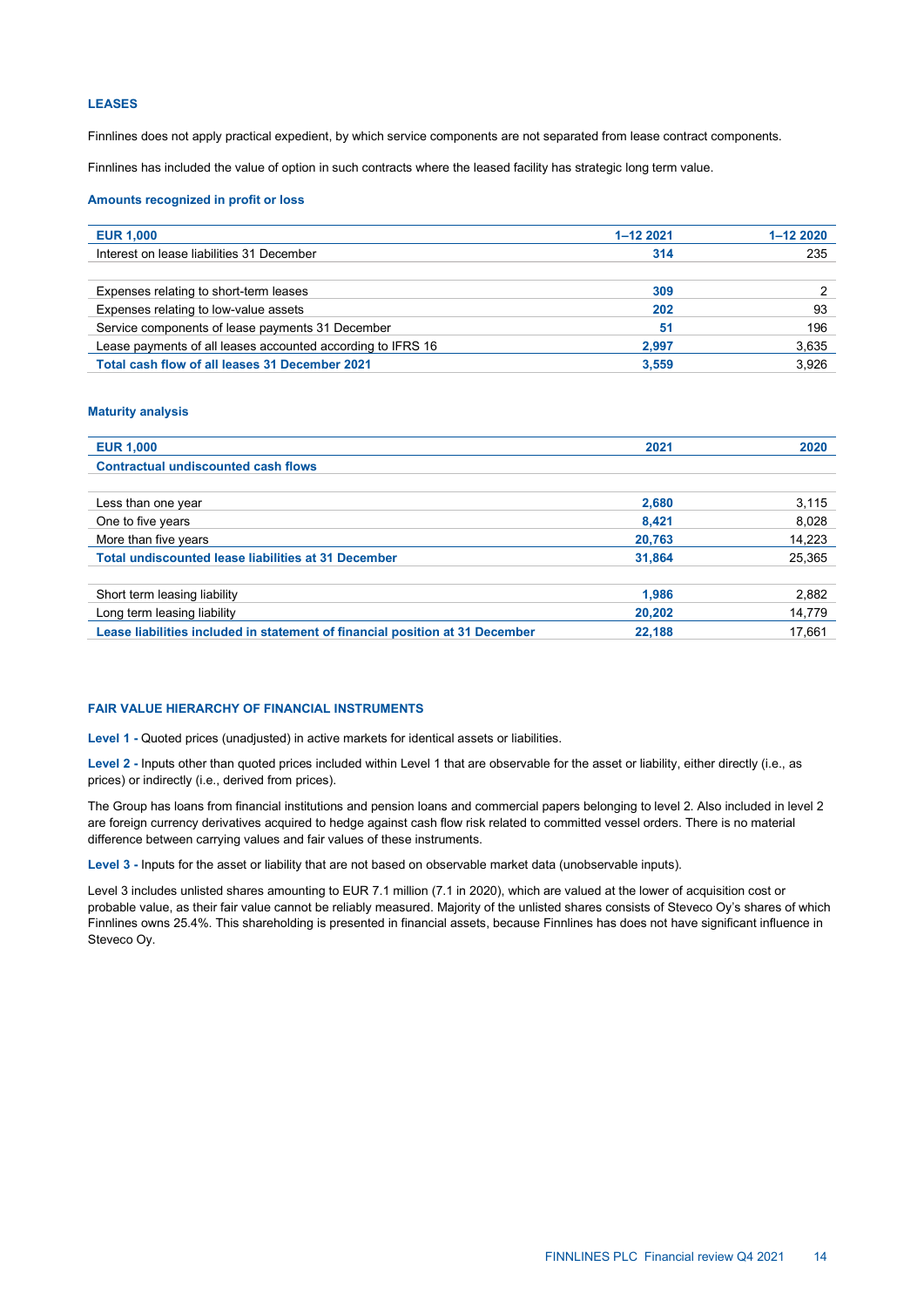# **CONTINGENCIES AND COMMITMENTS**

| <b>EUR 1,000</b>                                            | 2021    | 2020           |
|-------------------------------------------------------------|---------|----------------|
| Minimum leases payable in relation to fixed-term leases:    |         |                |
| <b>Vessel leases (Group as lessee)</b>                      |         |                |
| Within 12 months                                            | 1,440   | 0              |
| 1-5 years                                                   | 0       | 0              |
|                                                             | 1,440   | $\Omega$       |
| <b>Vessel leases (Group as lessor)</b>                      |         |                |
| Within 12 months                                            | 0       | 7,141          |
| 1-5 years                                                   | 0       | 0              |
|                                                             | 0       | 7,141          |
| <b>Other leases (Group as lessee)</b>                       |         |                |
| Within 12 months                                            | 181     | 109            |
| 1-5 years                                                   | 44      | 96             |
| After 5 years                                               | 0       | 0              |
|                                                             | 225     | 205            |
|                                                             |         |                |
| <b>Other leases (Group as lessor)</b>                       |         |                |
| Within 12 months                                            | 310     | 229            |
| 1-5 years                                                   | 0       | 0              |
|                                                             | 310     | 229            |
|                                                             |         |                |
| <b>Collateral given</b>                                     |         |                |
| Loans from financial institutions                           | 207,643 | 233,847        |
|                                                             |         |                |
|                                                             |         |                |
| Vessel mortgages provided as guarantees for the above loans | 539,500 | 539,500        |
|                                                             |         |                |
| Other collateral given on own behalf                        |         |                |
| Pledges                                                     | 340     | 340            |
|                                                             |         |                |
|                                                             |         |                |
| <b>Other obligations</b>                                    |         |                |
| Obligations, related to vessel investments                  | 319,221 | 358,044        |
| Other external obligations                                  | 1,130   | 1,467          |
|                                                             | 320,350 | 359,511        |
|                                                             |         |                |
| VAT adjustment liability related to real estate investments | 5       | $\overline{2}$ |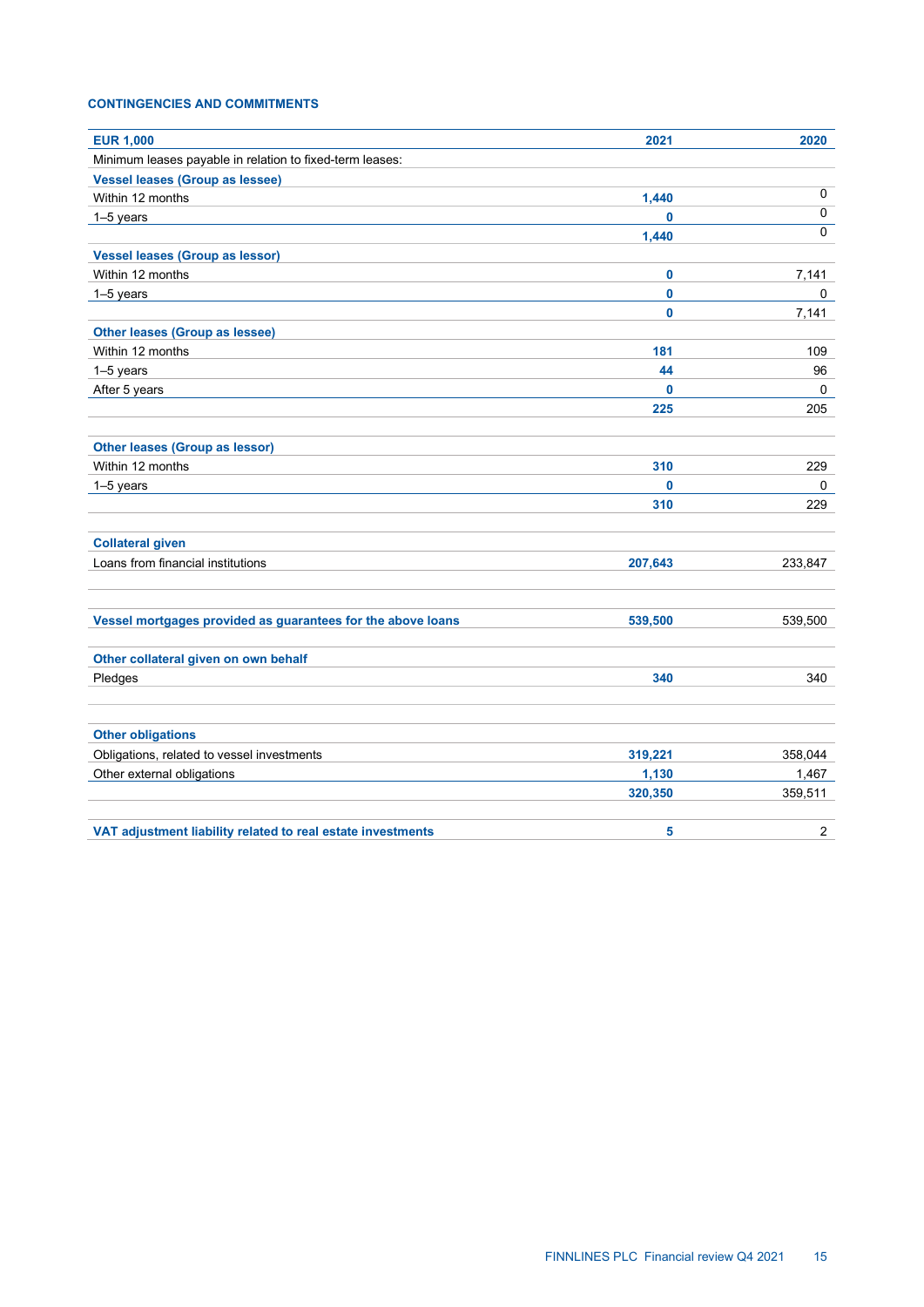# **REVENUE AND RESULT BY QUARTER**

| <b>MEUR</b>                                             | Q1/21  | Q1/20  | Q2/21  | Q2/20  | Q <sub>3/21</sub> | Q3/20  | Q4/21  | Q4/20  |
|---------------------------------------------------------|--------|--------|--------|--------|-------------------|--------|--------|--------|
| <b>Revenue</b>                                          |        |        |        |        |                   |        |        |        |
| Shipping and sea transport services                     | 117.8  | 124.7  | 140.3  | 100.4  | 149.2             | 121.2  | 148.0  | 115.4  |
| Port operations                                         | 11.7   | 10.9   | 12.5   | 10.4   | 11.3              | 10.6   | 11.5   | 10,9   |
| Intra-group revenue                                     | $-5.4$ | $-5.1$ | $-6.0$ | $-5.0$ | $-5.4$            | $-5.1$ | $-5.6$ | $-5.4$ |
| <b>External sales</b>                                   | 124.1  | 130.5  | 146.8  | 105.8  | 155.1             | 126.7  | 154.0  | 120.9  |
| <b>Result before interest and taxes</b>                 |        |        |        |        |                   |        |        |        |
| Shipping and sea transport services                     | 13.2   | 21.5   | 22.9   | 11.4   | 32.8              | 23.0   | 4.6    | 16.6   |
| Port operations                                         | 0.9    | 0.6    | 1.5    | 0.8    | 1.2               | 1.4    | 1.0    | 0.9    |
| <b>Result before interest and taxes</b><br>(EBIT) total | 14.1   | 22.1   | 24.4   | 12.2   | 34.0              | 24.5   | 5.7    | 17.5   |
| Financial income and expenses                           | $-1.1$ | $-1.5$ | $-1.2$ | $-1.4$ | $-1.1$            | $-1.5$ | $-1.0$ | $-1.2$ |
| <b>Result before taxes (EBT)</b>                        | 13.0   | 20.6   | 23.2   | 10.7   | 32.9              | 23.0   | 4.6    | 16.3   |
| Income taxes                                            | 0.2    | 0.1    | $-0.1$ | 0.2    | $-0.2$            | $-0.5$ | 1.1    | $-0.8$ |
| <b>Result for the reporting period</b>                  | 13.2   | 20.7   | 23.1   | 11.0   | 32.7              | 22.5   | 5.7    | 15.6   |
| EPS (undiluted / diluted), EUR                          | 0.26   | 0.40   | 0.45   | 0.21   | 0.63              | 0.44   | 0.11   | 0.30   |

## **SHARE INFORMATION**

|                      | 31 Dec 2021 | 31 Dec 2020 |
|----------------------|-------------|-------------|
| Number of<br>`shares | 51.503.141  | 51.503.141  |
|                      |             |             |

Finnlines Plc is fully owned by the Grimaldi Group

**EVENTS AFTER THE REPORTING PERIOD**

There are no significant events to report.